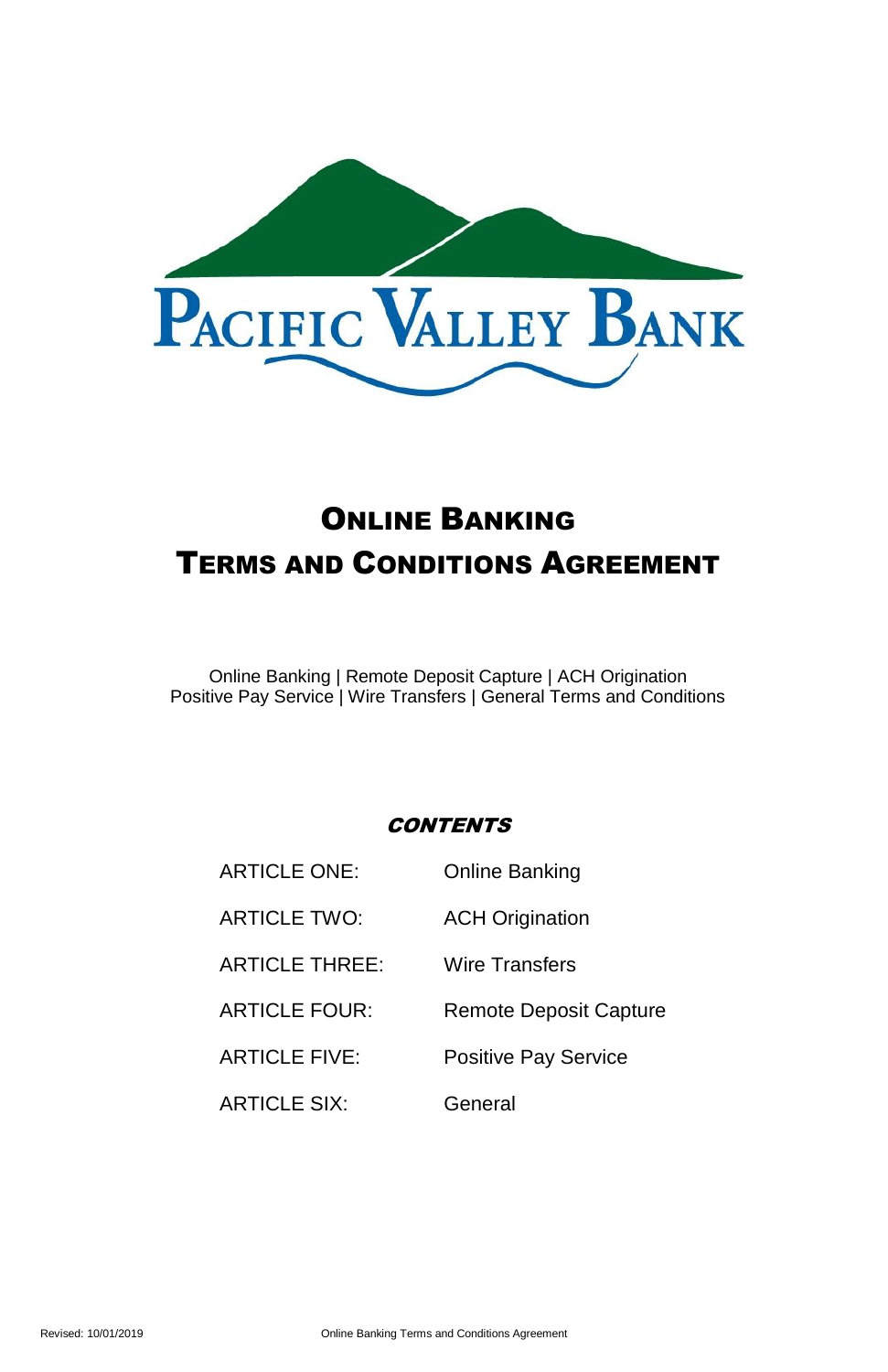The Online Banking Terms and Conditions Agreement ("Agreement") describes the general and specific terms and conditions for receiving certain identified services ("Services") from Pacific Valley Bank ("Bank" or "Financial Institution").

Based upon your Service Plan, you are subscribing to receive one or more Online Banking ("Services") covered in this Agreement and any related documents or schedules. The terms and conditions for specific Services are contained in the Articles relating to those specific Services. In general, terms, conditions, and definitions described in Article One of this Agreement apply to all Services received by you under this Agreement. Your use of these Services is conditioned upon your acceptance of the terms and conditions set forth in this Agreement.

# **1. ARTICLE ONE: ONLINE BANKING TERMS AND CONDITIONS.**

This Article One establishes the terms and conditions for electronic access to your accounts using the Pacific Valley Bank Online Banking system ("Service"). By applying for Pacific Valley Bank's Online Banking, you are agreeing to the terms and conditions described in this Agreement.

**1.1.** *DEFINITIONS***.** As used in this entire Agreement, the words "we", "our", "us", "Bank" and "Financial Institution" (and similar terms) mean Pacific Valley Bank. "You", "your", "Customers", and "Customer" (and similar terms) refer to the account holder named below and anyone else authorized by that account holder to exercise control over the account holder's funds through the Service.

**1.1.1.** "Accounts," means Customer accounts at the Bank that are accessed through the Service.

**1.1.2.** "Account Administrator," means individuals authorized by Customer, in the Application or subsequent written instructions acceptable to Bank, who will be allowed to use Pacific Valley Bank's Online Banking system for one or more authorized Services. Account Administrator must be an authorized signer on all of Customer's accounts with Bank.

**1.1.3.** "Authorized Representative," means individuals authorized by Customer, or Customer's Account Administrator on Customer's behalf, who will be allowed to use Pacific Valley Bank's Online Banking system for one or more authorized Services. Account Administrator is authorized all access granted to an Authorized Representative

#### **1.2.** *AVAILABLE SERVICES***.** The following Services are available:

**1.2.1. Account Information.** Permit Authorized Representatives to obtain balance and transaction information about your Eligible Accounts. Please note that certain information and transactions are not processed by us until after the close of our business day; some transactions may not be reflected in the system until the next banking day. Posted items may be reversed due to insufficient funds, stop payment orders, legal process, and other reasons. Certain balances also may not be subject to immediate withdrawal. We assume no responsibility for any loss arising from incomplete information or for any temporary interruption in our information system. If you are unable to access our system for any reason, you can contact your branch of account for loan and deposit information. You may download your Eligible Account(s) information into software such as Intuit QuickBooks<sup>®</sup> or Microsoft Money<sup>®</sup>.

**1.2.2. Internal Funds Transfers.** Allow Authorized Representatives to transfer money between Eligible Accounts with us. Transfers may be scheduled to be initiated on the current Business Day, on a future date, or on the same date of each month, subject to the restrictions of this Agreement and other agreements between you and the Bank (including, but not limited to those contained in the Understanding your Deposit Account Disclosure that limit the number of transfers that may be made from your Money Market or Savings account during any monthly statement period of at least 4 weeks). Although your Authorized Representatives can enter transfer information through the Services twenty-four (24) hours a day, seven (7) days a week, transfers can be initiated by the Bank only on Business Days. Funds will be deducted from your account on the Business Day for which your Authorized Representative directs the transfer to be initiated by the Bank. This date is referred to in this Agreement as the "Transaction Date." If the date designated as the Transaction Date is not a Business Day, the Transaction Date will be deemed to be the Business Day following the date that your Authorized Representative designated. Transfer

instructions must be received by the Bank not later than 5:00 p.m. Pacific Time on any Business Day (the "Transfer Cut-Off Hour") in order for the transaction to be completed on that Business Day. If instructions for a "same day" transfer are received after the Transfer Cut-Off Hour or on a day that is not a Business Day, your Authorized Representative will be deemed to have directed that the transfer occur on the following Business Day. For purposes of this Agreement, "Business Day" means Monday through Friday, excluding Bank holidays. Recurring transfers are those made for the same amount and are made on a weekly, bi-monthly, monthly or other periodic basis. Once started, recurring transfers will be made automatically unless (1) your Authorized Representative has Account Administrator rights to change the transfer template; (2) tells us to stop or cancel the Service in the manner provided below and, in such case, following a period of time that will give us a reasonable opportunity to act on that request. You can stop any or all of these recurring transfers by calling Pacific Valley Bank at (831)771-4330 or writing us at Pacific Valley Bank 422 Main Street, Salinas, California 93901, so that we receive the cancellation request not less than three (3) Business Days before the next Transaction Date scheduled for the recurring transfer. Cancellation requests sent to us via electronic mail (via your personal or Customer e-mail system) or in any manner other than the procedures set forth in this paragraph will not be accepted.

**1.2.2.1.** Pursuant to federal law, you and your Authorized Representatives collectively may perform no more than six funds transfers, payments or preauthorized withdrawals per month from any money market account. If you exceed the maximum number of allowable transfers, payments or preauthorized withdrawals on any money market account and/or savings account, the Bank will take such steps as it reasonably deems necessary to ensure your future compliance with allowable transfer limits, including terminating your Online Banking Account.

**1.2.2.2.** *Services.* Allowable transfers and withdrawals on any savings account are limited to a maximum of six per month. Additionally, excess withdrawals are subject to a per transaction excess withdrawal fee as set in Bank's Miscellaneous Schedule of Fees, as amended from time to time.

**1.2.3. Stop Payments.** Allow your Authorized Representatives to initiate stop payment(s) on check(s) drawn on your Eligible Accounts via on-line instructions to the Bank, irrespective of the signer on the item. This feature cannot be used to stop payment on an Automated Clearing House transfer (ACH), a Wire Transfer, or a Paper Draft. To access the Stop Payment Service, your Authorized Representative must log-on to the Service by entering his or her Access Codes as directed by the Internet Banking screen message and select "Stop Pay" from the account level menu. To be effective, the stop payment order must precisely identify the number, date, amount of the item, and the payee. You authorize us to follow the Stop Payment instructions that we receive on-line via access that was gained through the use of the Access Codes for the appropriate Authorized Representative(s) and to debit the Eligible Account (or any of your other accounts) for a stop payment fee in accordance with the Bank's current Miscellaneous Schedule of Fees. We must receive the Stop Payment instruction in time to give us a reasonable opportunity to act on it. We will acknowledge our receipt and processing of Stop Payment instructions by an "Approved" message appearing on the Stop Payment screen. Given the above limitations about certain "same day" transactions, however, such "Approved" message does not mean that the Bank has successfully stopped payment on the item. Stop Payment orders are valid for a period of 6 months unless your Authorized Representative instructs us to cancel it or to renew it, provided that we have not already returned the check. We are not obligated to notify you when a Stop Payment order expires. The order may be renewed for additional 6 month periods at the fee in effect when the renewal is placed. Your Authorized Representative may cancel a stop payment at any time in person, at the Bank, or by calling Pacific Valley Bank at (831)771-4330. We may pay the check when the stop payment order expires.

**1.2.3.1** If you stop payment on an item and we incur any damages or expenses because of the stop payment, you agree to indemnify us for those damages or expenses, including attorneys' fees. You assign to us all rights against the payee or any other holder of the item. You agree to cooperate with us in any legal actions that we may take against such persons. You should be aware that anyone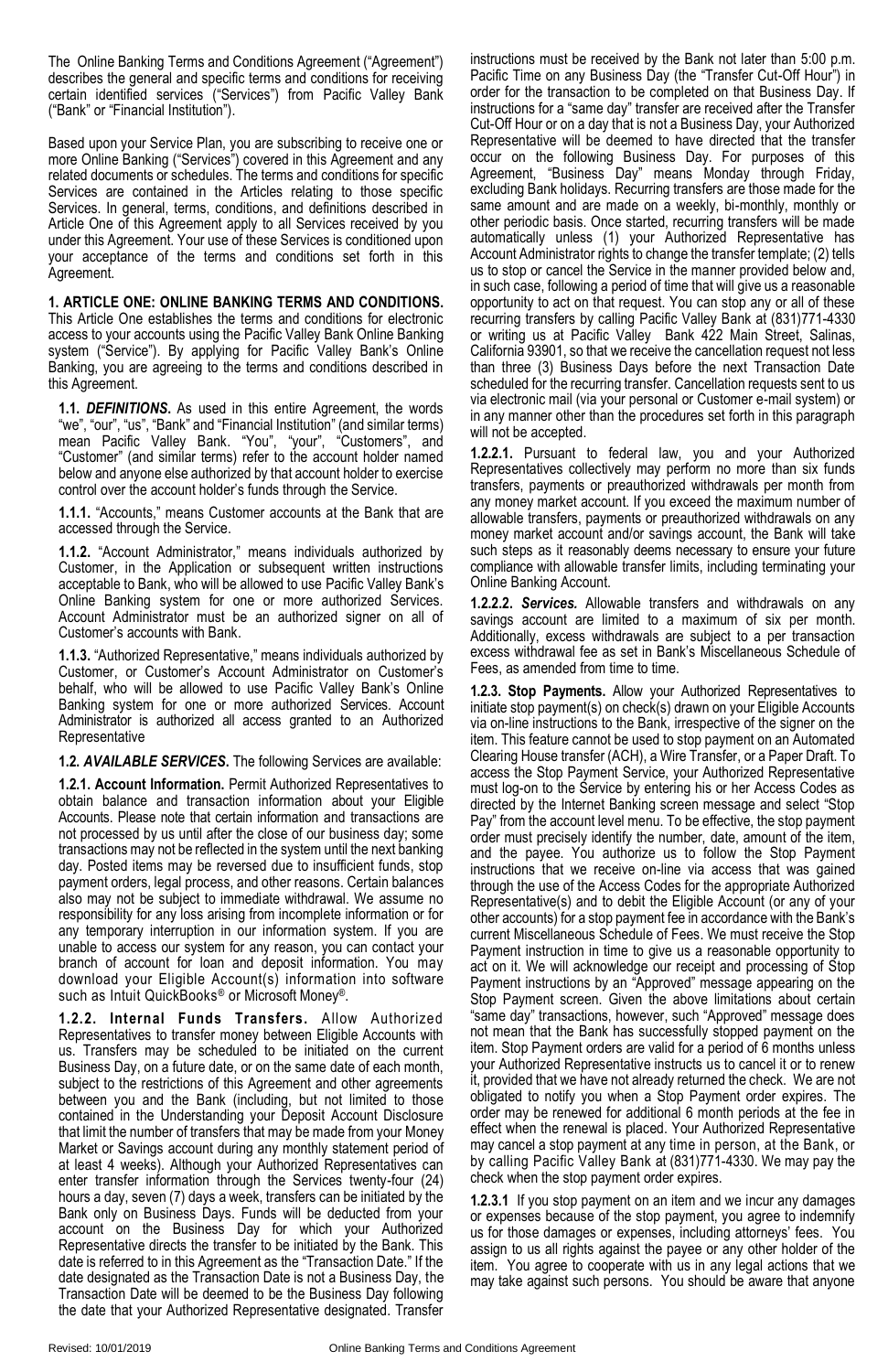holding the item may be entitled to enforce payment against you despite the stop payment order.

**1.2.3.2.** If you write a new check to replace one on which you have placed a stop payment order, be sure it has a different check number and date. It is also helpful to write the word "replacement" on it so it is not mistaken for the original check. Stop payment requests sent to us via electronic mail (via your personal or Online Banking system) or in any manner other than the procedures set forth in this paragraph will not be accepted.

**1.2.4. Wire Transfers.** The terms and conditions of which are described in Article 3, below.

**1.2.5. Automated Clearing House (ACH) Origination.** The terms and conditions of which are described in Article 2, below.

**1.3.** *APPLICATION***.** This Agreement is not complete unless and until we review and approve all applicable Applications to use the Service, as set out in the Application.

**1.3.1. Online Banking Application.** This Application covers Customer's request for one or more Online Banking Services ("Services") using the Bank's Online Banking platform. You can request the addition or deletion of Services and/or Accounts from time to time by submitting a written request to Pacific Valley Bank 422 Main Street, Salinas, California 93901. The Application lists specific Bank accounts that you wish to access and/or use with one or more of the Services. If the Application includes the accounts of your parent, subsidiaries or affiliates, you warrant that they have authorized you to access their accounts through the Services in the same manner as your own accounts. You agree to provide us with their written authorization, in form and substance acceptable to us, evidencing that authority, and to notify us immediately in writing of any change to that authorization.

**1.4.** *SECURITY PROCEDURES***.** Pacific Valley Bank and its vendors are committed to providing a safe online banking system. Login information the request and display of person information are done via the use of encrypted SSL communication to prevent unauthorized access. We will provide you with a User ID and Password ("Password") and token (for ACH origination and Wire Transfer) to access your requested Services. We also require you to identify a unique image that you previously selected and to provide an answer to a security question if you logon from a computer that we do not recognize as one you have logged on from in the past. Login attempts are monitored and 3 consecutive failed login attempts will result in your access becoming blocked. It will be necessary to contact the Bank to request that it be unblocked or reset. We agree to provide reasonable assistance to establish Login IDs, Passwords, and tokens, training, and support to you for properly using the Services. You agree to: (a) comply with this Agreement; (b) take reasonable steps to safeguard the confidentiality and security of the Password and/or token, and any other proprietary property or information we provide to you in connection with the Services; (c) not permit more than one person to use the same password and/or token and you may not permit any person other than an Authorized Representative or your Account Administrator to have access to any of the Access Codes; (d) initiate control practices to regularly monitor employee access to the service (e) establish dual control procedures as set by you whereby one individual must approve and/or release an instruction from Customer to a service, for example ACH file transmissions and (f) notify us immediately if you have any reason to believe the security or confidentiality required by this provision has been or may be breached. Our security procedures are not designed for the detection of errors (e.g., duplicate payments or errors in your fund transfer instructions). We will not be obligated to detect errors by you or others, even if we take certain actions from time to time to do so.

**1.4.1.** Each time you make a transfer, deposit or payment with a Service, you warrant that our security procedures are commercially reasonable (based on the normal size, type, and frequency of your transactions). You agree to be bound by any transfer or payment order we receive through the Services, even if the order is not authorized by you, if it includes your Password or is otherwise processed by us in accordance with our security procedures. Any transaction initiated or authorized using a valid combination of a Login ID and Password will be considered authentic, valid and binding.

**1.4.2. Access Control/Account Administrator.** Based on the information you submit pursuant to this Agreement, the Bank will

issue an Access ID, Passwords, and security token (for ACH Originations and Wire Transfer Services) and set parameters for Accounts and for the Account Administrator. Depending on the Service Plan you select, your Account Administrator may also be granted authority to determine who will be authorized to use the Services on your behalf. Your Account Administrator will establish limits on each user's authority to access information and conduct transactions. You assume sole responsibility for the actions of your Account Administrator, the authority he or she gives others to act on your behalf, and the actions of the persons designated by the Account Administrator to use the Services. Customer authorizes Pacific Valley Bank to issue an Access ID, Password, and security token (for ACH origination or Wire Transfer Services) for the Account Administrator. You warrant and guarantee all transactions performed using the valid Access ID, Password, or Security token(if applicable) are valid obligations of Customer.

**1.4.3.** You or your Account Administrator will need to designate which accounts will be utilized for Service payments and transfers. If your Account Administrator designates an account that requires more than one signature for the withdrawal or transfer of funds, you agree that we may act upon any Service instruction that is accompanied by the password designated by you or your Account Administrator for that account and the Service in question. Note: This may mean that we will act upon the instruction of only ONE person (e.g., to wire funds), even though the signature card for the account in question indicates that it is a two-or-more signature account. As long as an instruction is accompanied by the designated password, the transaction will be deemed authorized by you.

**1.4.4.** You are responsible for and agree to provide to us any instructions relating to changes in your authorized signers, representatives, or account administrators immediately and in writing.

**1.4.5.** *USER RESPONSIBILITIES*. Safe and effective use of Pacific Valley Bank's Online Bank service requires that you take an active role and responsibility for maintaining a safe and secure computer environment and follow safe online computing practices. You role in maintaining a secure environment includes, but is not limited to, the following:

Do not share your private or personal information (Access ID, password, account number, Social Security Number), or any other sensitive information with unauthorized parties.

Do not leave your private or personal information out in an open area accessible by other, including your computer screen. When possible, lock your computer prior to leaving and enable a password protected screen saver to automatically lock your computer.

Do not send your private or personal information over any public or general e-mail system. Email is generally not secure or encrypted and unauthorized parties may easily read the contents.

Do not login or access Online Banking service from public or shared use computers when you are unable to verify the software installed does not record your keystrokes or online activity.

Do not leave your computer unattended while you are logged into Online Banking.

Secure your computer by utilizing a firewall and running updated anti-virus and anti-spyware software to reduce the possibility of having the information you type captured and sent to unauthorized parties. Scan your computer hardware and software on a regular basis in order to detect and remove computer viruses.

Do not use an easy to guess password such as your first or last name, "password" or the name of your child. A more secure password should be at least 12 characters long and include a combination of numbers, upper and lower case letters, as well as special characters such as !@#\$\$%^&\*+?

Change your password on a regular basis. We recommend changing the password every 45 days or as soon as possible if you have any reason to believe that others may know it.

Be skeptical of all requests for your personal information regardless of whether they are made via phone calls, e-mail messages, or web pages.

Consider the purchase of computer fraud and internet liability insurance to protect you in cases of fraud.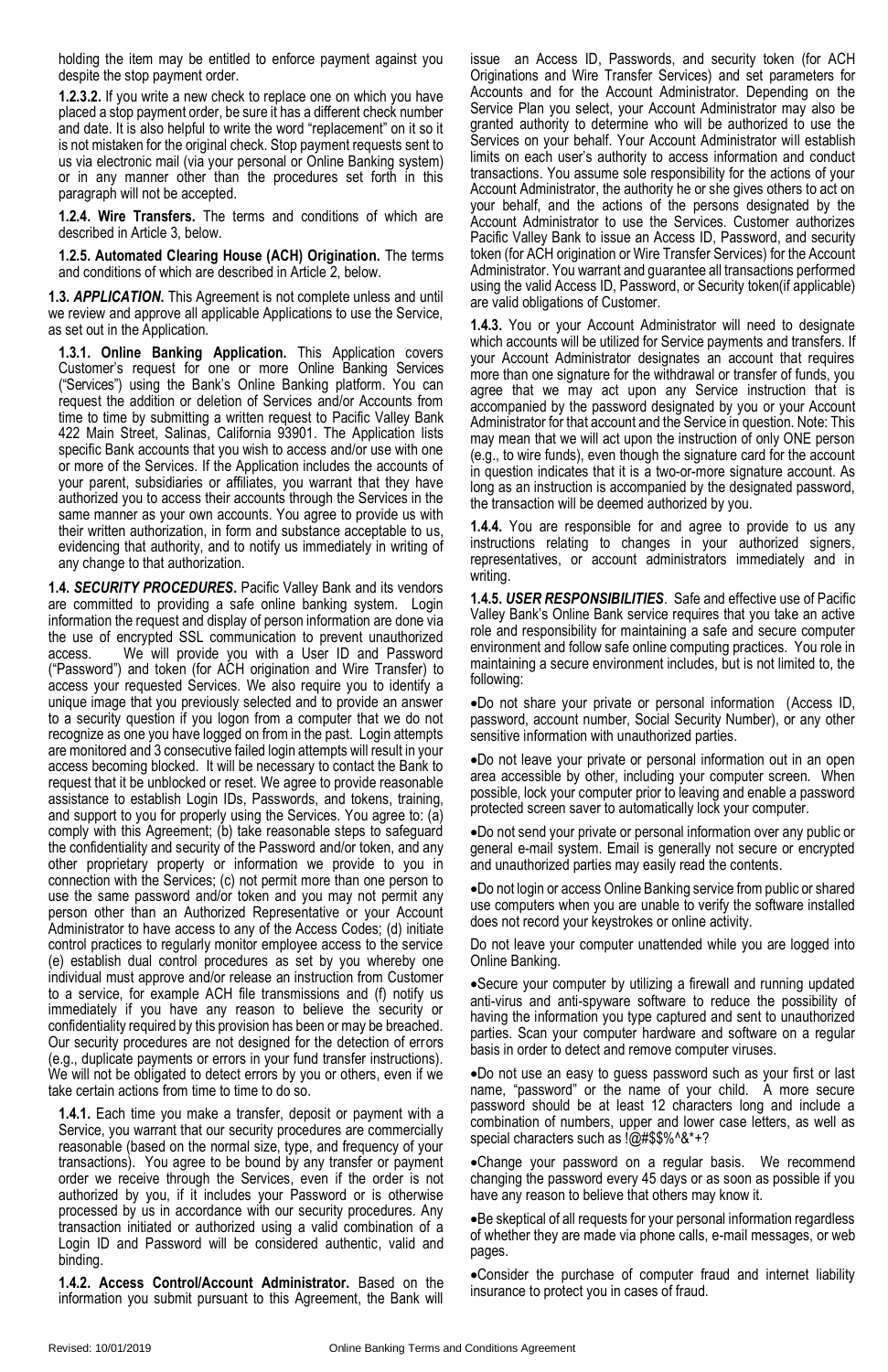Immediately report any unauthorized or suspicious activity on your account and report any lost or stolen personal information to Pacific Valley Bank at 831-771-4330.

**1.5.** *EQUIPMENT***.** You are responsible for providing and maintaining any equipment that is necessary for the Services, such as telephones. terminals, modems and computers. You agree to use equipment that is compatible with our programs, systems and equipment, which we may change from time to time. We assume no responsibility for the errors, failures, defects or incompatibility of any computers or software that you use in connection with the Services, even if we have previously approved their use.

**1.6.** *INFORMATION PROCESSING AND REPORTING***.** We will not be responsible for determining the accuracy, timeliness or completeness of any information that you or others provide to us. Our sole responsibility for any reporting errors caused by us will be to reprocess the information for the period in question and to provide corrected reports at our own expense. You agree to maintain adequate backup files of the data you submit for a reasonable period of time in order to facilitate any needed reconstruction of your transactions (e.g., due to a telecommunication failure). If we are unable to provide a Service for any reason, we will promptly inform you of the problem and will take reasonable steps to resume processing.

**1.7.** *RELIANCE ON THIRD PARTIES***.** Our ability to provide certain Services is dependent upon our ability to obtain or provide access to third party vendors and networks. In the event any third party is unavailable or we determine, in our discretion, that we cannot continue providing any third party network access, we may discontinue the related Service or may provide the Service through an alternate third party. In such situations, we will have no liability for the unavailability of access. We will not be responsible for any services you receive from third party vendors.

**1.8.** *INTERNET ACCESS***.** Our service providers and we assume no responsibility for viruses created by third parties, or for any third party's unauthorized access to, or use of, your computer system.

**1.8.1.** Your use of the Internet will be entirely at your own risk. We make no representation, warranty or endorsement with respect to: (a) information placed on the Internet by third parties; (b) the security or continued availability of the Internet or of any Internet Web site, including without limitation our Web site; or (c) the services, products or information made available over the Internet by others whose sites may be accessed, directly or indirectly, as a result of our Services.

**1.8.2.** You agree that: (a) any Internet services are provided to you on an "as is" basis, without warranties of any kind; (b) we will not be liable for any errors, defects in, or the untimeliness or lack of authenticity of any information provided over the Internet; (c) we may monitor your e-mail and internet communications with our employees; and (d) our Internet services will be subject to the additional qualifications and operating rules, if any, set forth on our Web site.

**1.9.** *CUTOFF HOURS***.** A number of our Services are subject to processing cutoff hours:

| <b>SERVICE</b>                         | <b>CUTOFF (Pacific Time)</b> |
|----------------------------------------|------------------------------|
| Domestic Wire Transfer                 | 12:00 p.m.                   |
| International Wire Transfer            | 12:00 p.m.                   |
| <b>ACH Transactions</b>                | $5:00$ p.m.                  |
| Remote Deposit Capture                 | 4:00 p.m.                    |
| Positive Pay Issue File of Outstanding | 5:00 p.m.                    |
| Checks                                 |                              |
| Positive Pay- Return/Pay deadline      | 12:00 p.m.                   |

Our business days are Monday through Friday, excluding holidays. Instructions received after the cutoff hour or on a non-business day may be deemed received as of the next business day. Services may occasionally be unavailable due to needed maintenance or system/network interruptions.

#### **2. ARTICLE TWO: ACH ORIGINATION AND ACH FILTERS TERMS AND CONDITIONS**

**2.1.** *GENERAL***.** This Article relates to Services in which Customer wishes to initiate Credit and/or Debit Entries by means of the Automated Clearing House Network pursuant to the terms of this Agreement and the rules of the National Automated Clearing House Association and the local ACH Association ("Rules") and Financial Institution is willing to act as an Originating Depository Financial Institution with respect to such Entries. Unless otherwise defined herein, capitalized terms in this Article 2 shall have the meaning provided in the Rules. The term "Entries" shall have the meaning provided in the Rules and shall also mean the data received from Customer hereunder from which Financial Institution prepares Entries.

**2.2.** *TRANSMITTAL OF ENTRIES BY CUSTOMER***.** Customers may transmit PPD (Prearranged, Payments or Deposits) or CCD (Cash Concentration or Disbursement) credit or debit Entries to Financial Institutions to the location(s) and in compliance with the formatting and other requirements set forth in this Agreement. The total dollar amount of Entries transmitted by Customer to Financial Institution on any day shall not exceed the Maximum ACH Origination Limit approved by Financial Institution.

# **2.3.** *SECURITY PROCEDURE***.**

**2.3.1.** Customer and Financial Institution shall comply with the security procedure requirements described in Article 1 Section 1.4 with respect to Entries transmitted by Customer to Financial Institution. Customer acknowledges that the purpose of such security procedure is for verification of authenticity and not to detect an error in the transmission or content of an Entry. No security procedures for the detection of any such error have been agreed upon between the Financial Institution and Customer.

**2.3.2.** Customer is strictly responsible to establish and maintain the procedures to safeguard against unauthorized transmissions. Customer warrants that no individual will be allowed to initiate transfers in the absence of proper supervision and safeguards and agrees to take reasonable steps to maintain the confidentiality of the security procedures and any logons, passwords, codes, security devices and related instructions provided by the Financial Institution in connection with the security procedures described in Article 1 Section 1.4. If Customer believes or suspects known or accessed by unauthorized persons, Customer agrees to notify Financial Institution immediately followed by written confirmation. The occurrence of unauthorized access will not affect any transfers made in good faith by Financial Institution prior to receipt of such notification and within a reasonable time period to prevent unauthorized transfers.

# **2.4.** *COMPLIANCE WITH SECURITY PROCEDURE***.**

**2.4.1.** If an Entry (or request for cancellation or amendment of an Entry) received by Financial Institution purports to have been transmitted or authorized by Customer, it will be deemed effective as Customer's Entry (or request) and Customer shall be obligated to pay Financial Institution that amount of such Entry even though the Entry (or request) was not authorized by the Customer, provided Financial Institution accepted the entry in good faith and acted in compliance with security procedure referred to in Article 1 Section 1.4 with respect to such entry. If signature comparison is to be used as a part of that security procedure, Financial Institution shall be deemed to have complied with that part of such procedure if it compares the signature accompanying a file of Entries (or request for cancellation or amendment of an Entry) received with the signature of a Security Administrator or Authorized Representative of Customer and, on the basis of such comparison, believes the signature accompanying such file to be that of such Authorized Representative.

**2.4.2.** If an entry (or request for cancellation or amendment of an Entry) received by Financial Institution was transmitted or authorized by Customer, Customer shall pay Financial Institution the amount of the Entry, whether or not Financial Institution complied with the security procedure referred to in Article 1 Section 1.4 with respect to the Entry and whether or not that Entry was erroneous in any respect if that error would have been detected if Financial Institution had complied with such procedure.

**2.5.** *RECORDING AND USE OF COMMUNICATIONS***.** Customer and Financial Institution agree that all e-mails or data transmissions between them or their agents made in connection with Article 2 of this Agreement may be electronically recorded and retained for use by either party.

**2.6.** *PROCESSING, TRANSMITTAL AND SETTLEMENT BY FINANCIAL INSTITUTION***.** Except as provided in Section 2.7, On-Us Entries and Section 2.8, Rejection of Entries, Financial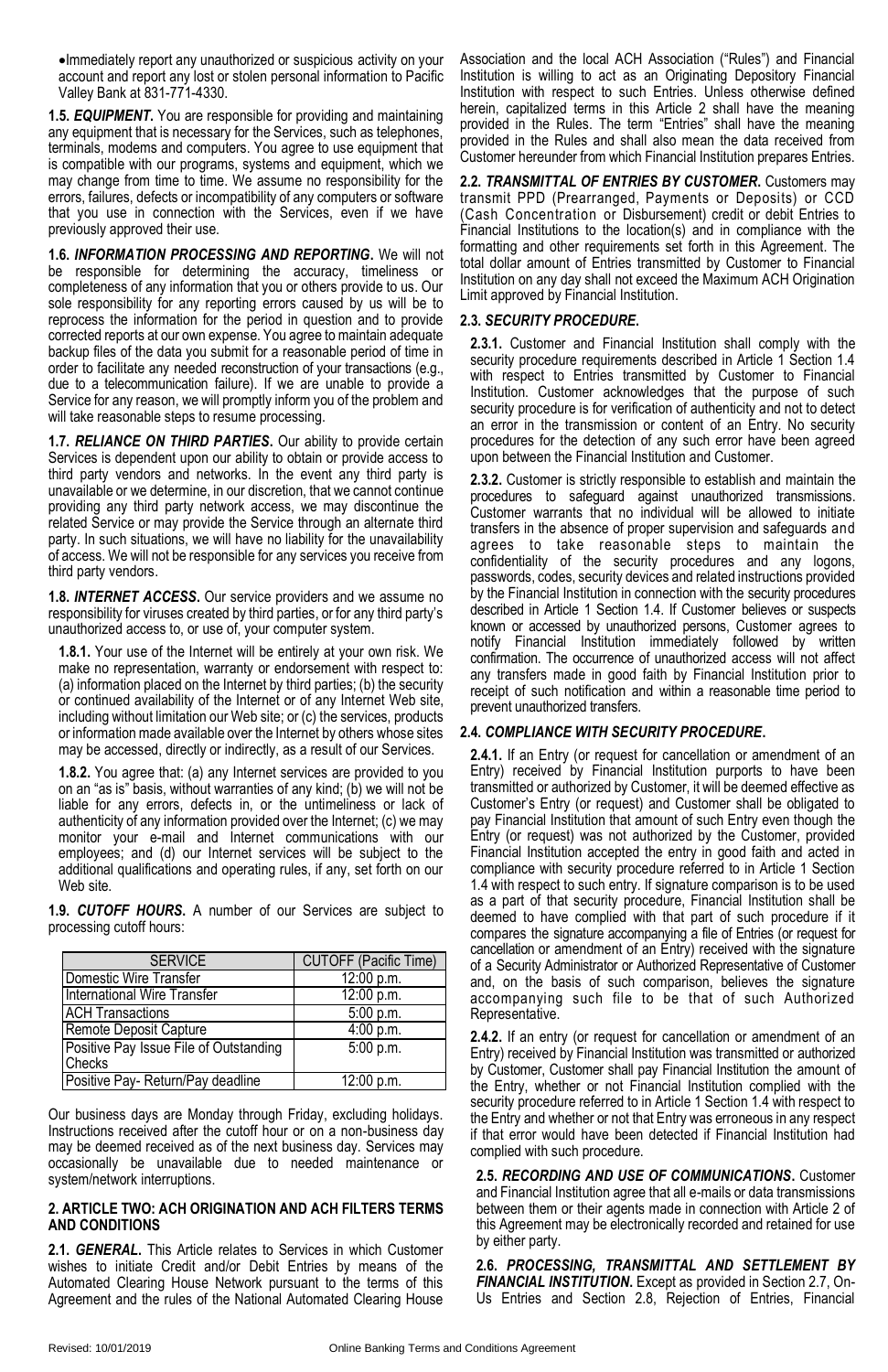Institution shall (I) process Entries received from Customer to conform with the file specifications set forth in Rules, (II) transmit such Entries as an Originating Depository Financial Institution to an Automated Clearing House Operator, and (III) settle for such Entries as provided in the Rules.

**2.6.1.** All ACH Credit Entries should be completed/authorized at least two (2) business days prior to the "Effective Date" of the transactions. All ACH Debit Entries should be completed/authorized at least one (1) business day prior to the "Effective Date" of the transactions. If the transactions are not completed/authorized by the required timeframe, Financial Institution cannot guarantee the transactions will be accepted by ACH processors, or be received/posted on the "Effective Date" by the recipient's financial institution. Financial Institution may accept these items and they will be forwarded to the ACH processor no later than the Financial<br>Institution's next regularly scheduled delivery time. For Institution's next regularly scheduled delivery time. settlement/Delivery purposes, a business day is defined as legal banking days where both the Financial Institution and ACH processor is open for business. The end-of-day cut-off time or cut off hours are described in Article 1 Section 1.9.

**2.6.2.** All ACH Credit originations represent financial obligations for the Company and Financial Institution. The Financial Institution may reject any Entry if Company has failed to comply with its account balance obligations. This balance showing in the Internet Banking system associated with the account designed as the settlement account for the Entries must be sufficient to cover the total originations on the Delivery Date as described above. It the settlement account does not have sufficient funds at that time, the Financial Institution may, without any liability, deny, reject, or process the Entries. If the Entries are processed, the Company is still obligated to pay the Financial Institution for the Entries.

**2.6.3.** Financial Institution shall transmit such entries to the ACH Operator by the Delivery Date deadline prior to the Effective Entry Date shown in such Entries, provided (I) such Entries are received by Financial Institution's related cut-off time set forth in Article 2 Section 2.6.1 (II) the Effective Entry Date is at least one (1) day after such Business Day, and (III) the ACH is open for business on such Business Day. Entries shall be deemed received by Financial Institution, in the case of transmittal by tape, when received by Financial Institution, and in the case of transmittal by electronic transmissions, when the transmission (and compliance with any related security procedure provided for herein) is completed.

If any of the requirements of clause, (I), (II), (III) of Section 2.6.3 are not met, Financial Institution shall use reasonable efforts to transmit such Entries to the ACH Operator by the next deposit deadline of the ACH Operator which is a business day and a day on which the ACH is open for business.

**2.7.** *ON-US ENTRIES***.** Except as provided in Article 2 Section 2.8, Rejection of Entries, in the case of an Entry received for credit or debit to an account maintained with Financial Institution (an "On-Us Entry"), Financial Institution shall credit or debit the Receiver's account in the amount of such Entry on the Effective Entry Date contained in such Entry, provided the requirements set forth in clauses (I) and (II) of Section 2.6.2 are met. If either of those requirements is not met, Financial Institution shall use reasonable efforts to credit or debit the Receiver's account in the amount of such Entry no later than the next business day following such Effective Entry Date.

**2.8.** *REJECTION OF ENTRIES***.** Financial Institution may reject any Entry, which does not comply with the requirements of Article 2 Section 2.2, Transmittal of Entries by Customer, or Article 2 Section 2.3 Security Procedure, of which contains an Effective Entry Date more than five days after the business day such Entry is received by Financial Institution. Financial Institution may reject an On-Us Entry, for any reason for which an Entry may be returned under Rules. Financial Institution may reject an Entry if Customer has failed to comply with its account balance obligations under Article 2 Section 2.12, The Account. The Financial Institution may reject any entry if Customer does not adhere to security procedures as described in this Agreement. Financial Institution shall notify Customer by phone, electronic transmission (including e-mail), or in writing of such rejection no later than the business day such Entry would otherwise have been transmitted by Financial Institution to the ACH Operator or, in the case of an On-Us entry, its Effective Entry Date. Notices of rejection shall be effective when given. Financial Institution shall have no liability to Customer by reason of the rejection of any such entry or the fact that such notice is not given at an earlier time than that provided for herein.

**2.9.** *CANCELLATION OR AMENDMENT BY CUSTOMER***.** Customer shall have no right to cancel or amend any Entry after its receipt by Financial Institution. However, if such request complies with the security procedures described in this Agreement for the cancellation of Data, Financial Institution shall use reasonable efforts to act on a request by Customer for cancellation of an Entry prior to transmitting it to the ACH Operator or, in the case of an On-Us Entry, prior to crediting or debiting a Receiver's account, but shall have no liability if such cancellation is not effected. Customer shall reimburse Financial Institution for any expenses, losses, or damages Financial Institution may incur in effecting or attempting to affect Customer's request for the reversal of an entry.

# **2.10.** *NOTICE OF RETURNED ENTRIES AND NOTIFICATION OF CHANGE***.**

**2.10.1.** Financial Institution shall notify Customer by phone, electronic transmission (e-mail) or US Mail of the receipt of a returned entry from the ACH Operator no later than (one Business Day) after the Business Day of such receipt. Except for an entry retransmitted by Customer in accordance with the requirements of Article 2 Section 2.2, Transmittal of Entries By Customer, Financial Institution shall have no obligation to retransmit a returned Entry to the ACH if Financial Institution complied with the terms of this Agreement with respect to the original Entry. Customer shall notify the Originator by phone, electronic transmission or e-mail of receipt of each return entry no later than one Business Day after the Business Day of receiving such notification from the ODFI.

**2.10.2.** Financial Institution shall provide Customer all information, as required by the NACHA Operating Rules, with respect to each Notification of Change (NOC) Entry or Corrected Notification of Change (Corrected NOC) Entry received by Financial Institution relating to Entries transmitted by Customer. Financial Institution must provide such information to Customer within two banking days of the Settlement Date of each NOC or Corrected NOC Entry. Customer shall ensure that changes requested by the NOC or Corrected NOC are made within six (6) banking days of Customer's receipt of the NOC information from Financial Institution or prior to initiating another Entry to the Receiver's account, whichever is later.

#### **2.11.** *PAYMENT BY CUSTOMER FOR ENTRIES; PAYMENT FOR ODFI FOR ENTRIES***.**

**2.11.1.** Customer shall pay Financial Institution the amount of each credit Entry transmitted by Financial institution pursuant to this Agreement at such time on the Settlement Date with respect to date of transmittal by Financial Institution of such credit Entry as Financial Institution, in its discretion, may determine.

**2.11.2.** Customer shall promptly pay Financial Institution the amount of each debit entry returned by an RDFI that was transmitted by Financial Institution pursuant to this Agreement.

**2.11.3.** Financial Institution shall pay Customer the amount of each debit Entry transmitted by Financial Institution pursuant to this Agreement at such time on the settlement date with respect to such debit Entry as Financial Institution, in its discretion, may determine, and the amount of each On-Us Entry at such time on the Effective Entry Date with respect to such Entry as Financial Institution, in its discretion, may determine.

**2.11.4.** Financial Institution shall promptly pay Customer the amount of each credit Entry returned by an RDFI that was transmitted by Financial Institution pursuant to this Agreement.

**2.12.** *THE ACCOUNT***.** Financial Institution may, without prior notice or demand, obtain payment of any amount due and payable to it under Article 2 of this Agreement by debiting the account(s) of Customer identified in Customer's Application (the "Account"), and shall credit or debit the Account for any amount received by Financial Institution by reason of the return of an Entry transmitted by Financial Institution for which Financial Institution has previously received payment or credit from Customer. Such credit or debit shall be made as of the day of such receipt by Financial Institution. Customer shall at all times maintain a balance of available funds in the Account sufficient to cover its payment obligations under this Agreement. In the event there are not sufficient funds in the Account to cover Customer's obligations under this Agreement, Customer agrees that Financial Institution may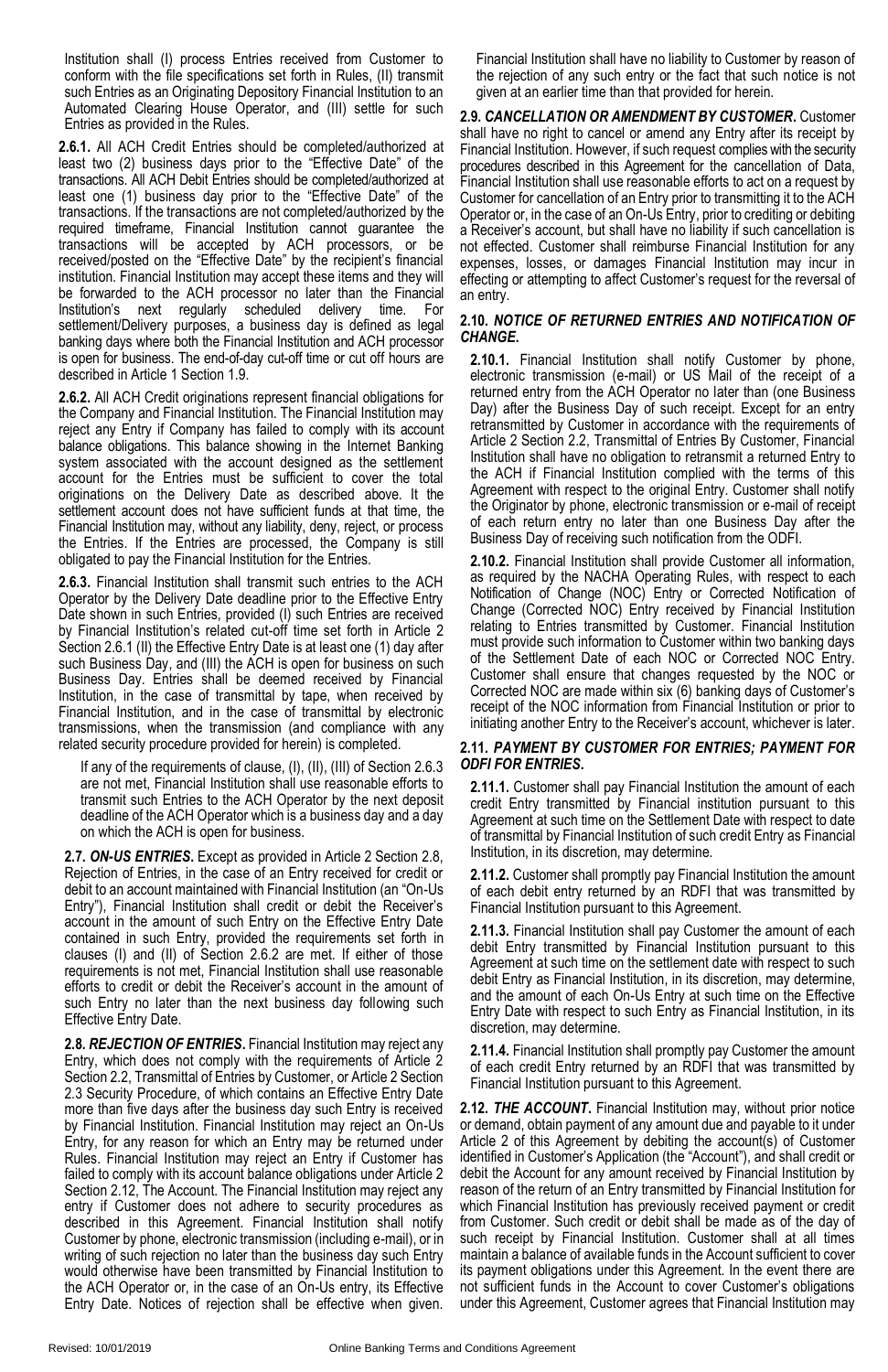debit any account maintained by Customer with Financial Institution or any affiliate of Financial Institution or that Financial Institution may set off against any amount it owes to Customer, in order to obtain payment of Customer's obligations under this Agreement. Upon request of Financial Institution, Customer agrees to promptly provide to Financial Institution such information pertaining to Customer's financial condition as Financial Institution may reasonably request.

**2.13.** *ACCOUNT RECONCILIATION***.** Entries transmitted by Financial Institution or credited to a Receiver's account maintained with Financial Institution will be reflected on Customer's periodic statement issued by Financial Institution with respect to the Account pursuant to the Agreement between Financial Institution and Customer. Customer agrees to notify Financial Institution promptly of any discrepancy between Customer's records and the information shown on any periodic statement. If Customer fails to notify Financial Institution of any discrepancy within ten (10) business days of receipt of a periodic statement containing such information, Customer agrees the Financial Institution shall not be liable for any other losses resulting from Customer's failure to give such notice or any loss of interest or any interest equivalent with respect to an Entry shown on such periodic statement. If Customer fails to notify Financial Institution of any such discrepancy within sixty (60) days of receipt of such periodic statement, Customer shall be precluded from asserting such discrepancy against Financial Institution.

**2.14.** *CUSTOMER REPRESENTATION AND AGREEMENTS; WARRANTIES***.** With respect to each and every Entry transmitted by Customer, Customer represents and warrants to Financial Institution and agrees that (a) each person shown as the Receiver on an Entry received by Financial Institution from Customer has authorized the initiation of such Entry and the crediting or debiting of its account in the amount and on the Effective Entry Date shown of such Entry, (b) such authorization is operative at the time of transmittal of crediting/debiting by Financial Institution as provided herein, (c) Entries transmitted to Financial Institution by Customer are limited to those types of Credit or Debit Entries set forth in Section 2.2, Transmittal of Entries By Customer, (d) Customer shall perform its obligations under this Agreement in accordance with all applicable laws, regulations, and orders, including, but not limited to the sanctions laws, regulation and orders administered by OFAC; laws, regulations, and orders administered by FINCEN; and any state laws, regulations, or orders applicable to providers of ACH payment services, and (e) Customer shall be bound by and comply with the Provision of the Rules (among other provisions of the rules) making payment of an entry by the RDFI to the receiver provisional until receipt by the RDFI of final settlement for such entry. Customer specifically acknowledges that it has received notice of the rule regarding provisional payment and of the fact that, if such settlement is not received, the RDFI shall be entitled to a refund from the receiver of the amount credited and Customer shall not be deemed to have paid the receiver the amount of the entry. Customer shall indemnify Financial Institution against any loss, liability or expense (including attorney fees and costs) resulting from or arising out of any breach of any of the foregoing warranties, representations or agreements contained in this Article 2.

Each company originating ACH entries through Pacific Valley Bank must comply with the NACHA Operating Rules. As you may be aware, these Rules are updated with changes, additions, and deletions on an annual basis, Pacific Valley Bank will ensure that annually it communicates these Rules changes to ensure that our customers are educated on those Rules and make any necessary changes to its daily processes as a result of these changes. Annually, we recommend that you purchase a copy of the updated NACHA Operating Rules & Guidelines by contacting the bank at 831- 771-4316 or by visiting http://www.nacha.org.

**2.15.** *INCONSISTENCY OF NAME AND ACCOUNT NUMBER***.** Customer acknowledges and agrees that; if an Entry describes the Receiver inconsistently by name and account number, payment of the Entry transmitted by Financial Institution to the Receiving Depository Financial Institution may be made by the Receiving Depository Financial Institution (or by Financial Institution in the case of an On-Us Entry) on the basis of the account number supplied by the Customer, even if it identifies a person different from the named Receiver, and that Customer's obligation to pay the amount of the Entry to Financial Institution is not excused in such circumstances.

**2.16.** *NOTICES, INSTRUCTIONS, ETC***.**

**2.16.1.** Except as otherwise expressly provided herein, Financial Institution shall not be required to act upon any notice or instruction received from Customer or any other person, or to provide any notice or advice to Customer or any other person with respect to any matter.

**2.16.2.** Financial Institution shall be entitled to rely on any written notice or other written communication believed by it in good faith to be genuine and to have been signed by an Account Administrator or Authorized Representative, and any such communication shall be deemed to have been signed by such person. Customer may add or delete any Account Administrator or Authorized Representative by written notice to Financial Institution signed by an Authorized Representatives other than that being added or deleted. Such notice shall be effective on the second business day following that day of Financial Institution's receipt thereof.

**2.17.** *DATA RETENTION***.** Customer shall retain data on file adequate to permit remaking Entries for five (5) days following the date of their transmittal by Financial Institution as provided herein, and shall provide such Data to Financial Institution upon its request. Without limiting the generality of the foregoing provision, Customer specifically agrees to be bound by and comply with all the applicable provision of the rules regarding the retention of documents or any record without limitation, Customer's responsibilities to retain all items, source documents, and records of authorization in accordance with the rules.

**2.18.** *TAPES AND RECORDS***.** All magnetic tapes, Entries, security procedures and related records used by Financial Institution for transactions contemplated by this Agreement shall be and remain Financial Institution's property. Financial Institution may, at its sole discretion, make available such information upon Customer's request. Customer shall pay any expenses incurred by Financial Institution in making such information available to Customer.

**2.19.** *EVIDENCE OF AUTHORIZATION***.** Customer shall obtain all consents and authorizations required under the Rules and shall retain such consents and authorizations for two (2) years after they expire.

**2.20. RIGHT TO AUDIT**. The bank reserves the right to audit its ACH Originators to ensure compliance with this agreement and the NACHA rules and regulations governing the ACH network. The company shall, upon the financial institution's request, provide to the financial institution any audit related information (i.e. customer authorizations, proof of record retention, system security etc.) and assistance as the bank may require to perform such review within 7 days of our request.

**2.21.** *COOPERATION IN LOSS RECOVERY EFFORTS***.** In the event of any damages for which Financial Institution or Customer may be liable to each other or to a third party pursuant to the Services provided under this Agreement, Financial Institution and Customer will undertake reasonable efforts to cooperate with each other, as permitted by applicable law, in performing loss recovery efforts and in connection with any actions that the relevant party may be obligated to defend or elects to pursue against a third party.

**2.22.** *ACH TRANSACTIONS.* ACH transaction limits are set by Bank as an effective way to minimize potential loss from unauthorized ACH activity posting to your account(s). These limits are provided to your initial training and site visit.

**2.22.1. Customer Responsibilities.** Customer shall supply bank with required authorized ACH information. Such information shall include, without limitation, the Company ID and Company Name. Customer shall be responsible for the accuracy and completeness of all information provided to Bank.

**2.22.2. Bank Responsibilities.** In reliance on the information provided by Customer, Bank shall establish the ACH filter parameters on the core system within two business days of receipt of the request.

**2.22.3. ACH Exceptions.** Each business day, Bank shall make reasonable efforts to report to Customer any ACH transaction that is not established in the core system as an authorized ACH transaction. Customer requests Bank to return all ACH exceptions, unless Customer instructs Bank to pay an ACH exception. Bank shall have no responsibility for any liability, loss or damage resulting from (i) Customer not completing affidavit of forgery, (ii) Customer's failure to meet the established deadline.

**2.23 PROHIBITED USES**. The following content and activities may not be displayed or promoted by Customer nor associated in any way with Customer's account, including, without limitation: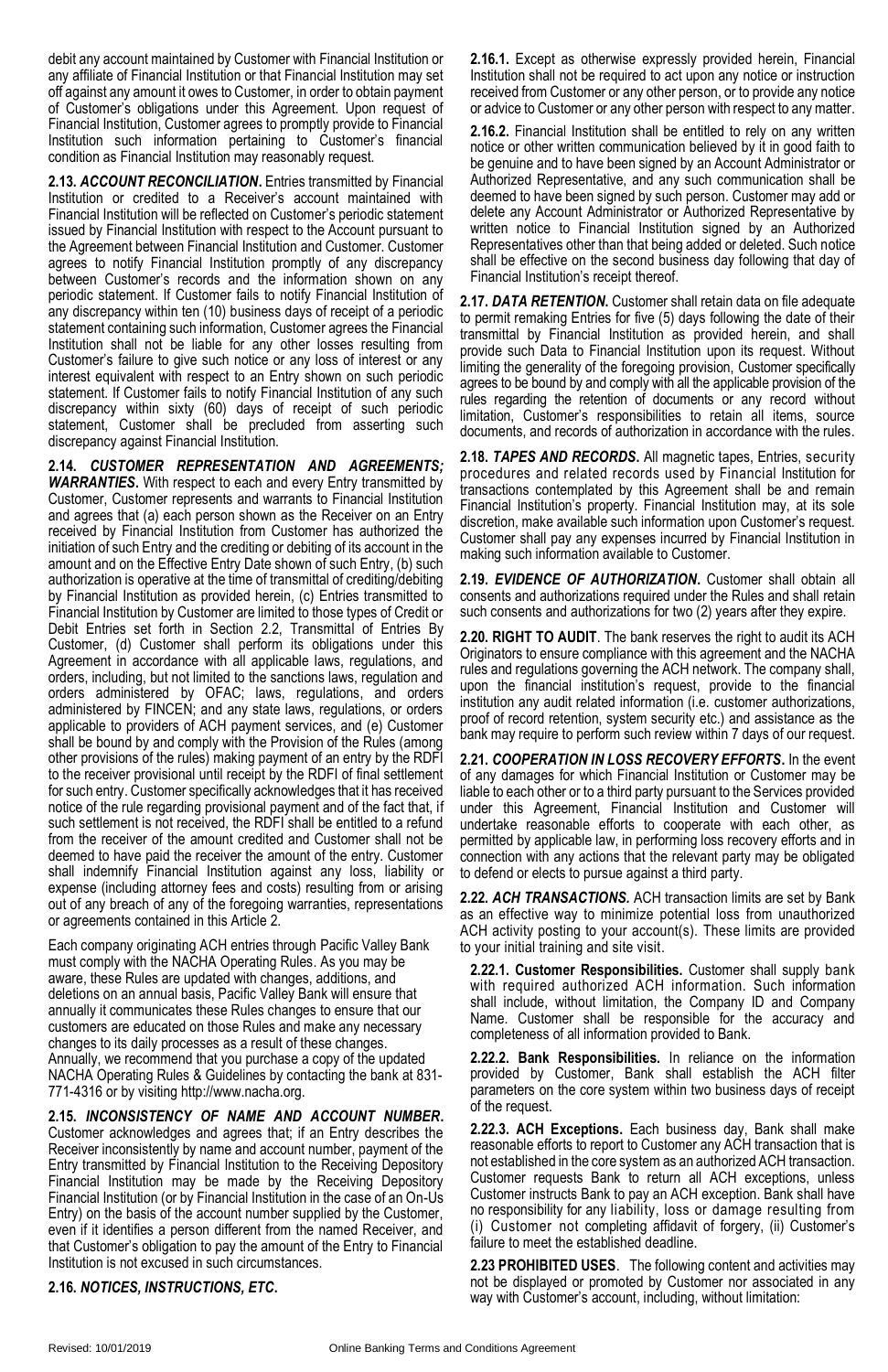Transmission, storage, or presentation of any information, data, or material in violation of any United States, state or local law, rule or regulation.

Copyrighted materials without the proper authorization or permission.

Material or activities judged by Pacific Valley Bank to be threatening, obscene, disparaging, or hate related.

Pornography, nudity, and sex-related merchandising, including without limitation, sites that may infer sexual content, or link to adult content.

Content that promotes any illegal activity.

Content that might be damaging to our services or to any other server on the internet.

#### Pirated software.

Promotion or sale of unsolicited or bulk email (SPAM) software or services.

Unsolicited or bulk email or newsgroup posts (SPAM) which references and/or is traceable to Pacific Valley Bank or Customer in any way.

Illegally distributed MP3 media.

Links or reference to any of the above.

**3. ARTICLE THREE: WIRE TRANSFER TERMS AND CONDITIONS.** The terms and conditions relating to wire transfer Services are governed pursuant to this Article 3 of the Agreement.

**3.1.** *WIRES TRANSFERS***.** Customer authorizes us, Pacific Valley Bank, to transfer funds (a "funds transfer") as shown on the payment order transmitted by Customer to financial Institution. We send the funds transfer by our usual methods. This means we may select any intermediary Bank, funds transfer system, or means of transmittal to send your payment order. Other banks involved in the funds transfer may impose additional charges.

**3.1.1.** We do not have to get a receipt from the beneficiary of the funds transfer. If you request, we will try to confirm payment of the funds transfer. You agree to pay our charges for that confirmation. We do not have to act on your request until at least three weeks after the date of the funds transfer.

**3.1.2.** Customer agrees that wire transactions are irrevocable. Customer also agrees the obligation of Pacific Valley Bank to exercise ordinary care in the processing procedures established for this transaction does not include delays or losses caused by another party's involvement in the transfer procedure.

**3.1.3.** We have specific cutoff times or hours for processing payment orders. Different cutoff times may apply to different types of payment orders. Refer to Article 1.9.

**3.1.4.** If Fed wire carries any part of the funds transfer, your rights and obligations regarding the funds transfer are governed by regulation J of the U.S. Federal Reserve Board.

**3.1.5.** We may reject this payment order. If you provide us with the information, we notify you of rejection orally, electronically, or in writing. We send the notice of rejection by the end of our next business day. We are not liable to you for the rejection, and we are not obligated to pay you interest for the period before you receive the notice of rejection.

**3.1.6.** When we debit your account with us to pay for this funds transfer, we notify you about the funds transfer by listing it on your account statement. You must send us written notice, including a statement of relevant facts, within 14 calendar days after you receive the first account statement on which any unauthorized or erroneous debit to your account or any other discrepancy between your records and ours appear. If you fail to notify us within this 14 day period, we are not liable or obligated to compensate you, for any loss of interest or interest equivalent because of an unauthorized or erroneous debit.

#### **3.2.** *SECURITY PROCEDURE***.**

**3.2.1.** Customer and Financial Institution shall comply with the security procedure requirements described in Article 1 Section 1.4 with respect to Entries transmitted by Customer to Financial Institution. Customer acknowledges that the purpose of such security procedure is for verification of authenticity and not to detect an error in the transmission or content of an Entry. No security procedures for the detection of any such error have been agreed upon between the Financial Institution and Customer.

**3.2.2.** Customer is strictly responsible to establish and maintain the procedures to safeguard against unauthorized transmissions. Customer warrants that no individual will be allowed to initiate transfers in the absence of proper supervision and safeguards and agrees to take reasonable steps to maintain the confidentiality of the security procedures and any logons, passwords, codes, security devices and related instructions provided by the Financial Institution in connection with the security procedures described in Article 1 Section 1.4 for the access rights granted to Services. If Customer believes or suspects that any such information or instructions have been known or accessed by unauthorized persons, Customer agrees to notify Financial Institution immediately followed by written confirmation. The occurrence of unauthorized access will not affect any transfers made in good faith by Financial Institution prior to receipt of such notification and within a reasonable time period to prevent unauthorized transfers.

# **3.3.** *COMPLIANCE WITH SECURITY PROCEDURE***.**

**3.3.1.** If an Entry (or request for cancellation or amendment of an Entry) received by Financial Institution purports to have been transmitted or authorized by Customer, it will be deemed effective as Customer's Entry (or request) and Customer shall be obligated to pay Financial Institution that amount of such Entry even though the Entry (or request) was not authorized by the Customer, provided Financial Institution accepted the entry in good faith and acted in compliance with security procedure referred to in Article 1 Section 1.4 with respect to such entry. If signature comparison is to be used as a part of that security procedure, Financial Institution shall be deemed to have complied with that part of such procedure if it compares the signature accompanying a file of Entries (or request for cancellation or amendment of an Entry) received with the signature of an Authorized Representative of Customer and, on the basis of such comparison, believes the signature accompanying such file to be that of such Authorized Representative.

**3.3.2.** If an entry (or request for cancellation or amendment of an Entry) received by Financial Institution was transmitted or authorized by Customer, Customer shall pay Financial Institution the amount of the Entry, whether or not Financial Institution complied with the security procedure referred to in Article 1 Section 1.4 with respect to the Entry and whether or not that Entry was erroneous in any respect if that error would have been detected if Financial Institution had complied with such procedure.

**3.4.** *PAYMENT BY CUSTOMER FOR ENTRIES***.** Customer shall pay Financial Institution the amount of each Entry transmitted by Financial Institution pursuant to this Agreement.

**3.5.** *NOTICES, INSTRUCTIONS, ETC***.** With respect to this Article 3:

**3.5.1.** Except as otherwise expressly provided herein, Financial Institution shall not be required to act upon any notice or instruction received from Customer or any other person, or to provide any notice or advice to Customer or any other person with respect to any matter.

**3.5.2.** Financial Institution shall be entitled to rely on any written notice or other written communication believed by it in good faith to be genuine and to have been signed by a Security Administrator or Authorized Representative, and any such communication shall be deemed to have been signed by such person. Customer may add or delete any Account Administrator or Authorized Representatives by written notice to Financial Institution signed by an Account Administrator other than that being added or deleted. Such notice shall be effective on the second business day following that day of Financial Institution's receipt thereof.

**4. ARTICLE FOUR: REMOTE DEPOSIT CAPTURE SERVICE TERMS AND CONDITIONS.** The provisions of this Article 4 govern the terms and conditions of Customer's Remote Deposit Capture **Service** 

**4.1.** *GENERAL DESCRIPTION OF REMOTE DEPOSIT CAPTURE* **SERVICE.** Subject to the terms, provisions and conditions of Article 4 of this Agreement, Bank shall provide the Remote Deposit Capture Service to Customer, which allows Customer to make deposits to Customer's deposit accounts listed in the Online Banking and Remote Deposit Capture Application you processed with the Bank and made a

.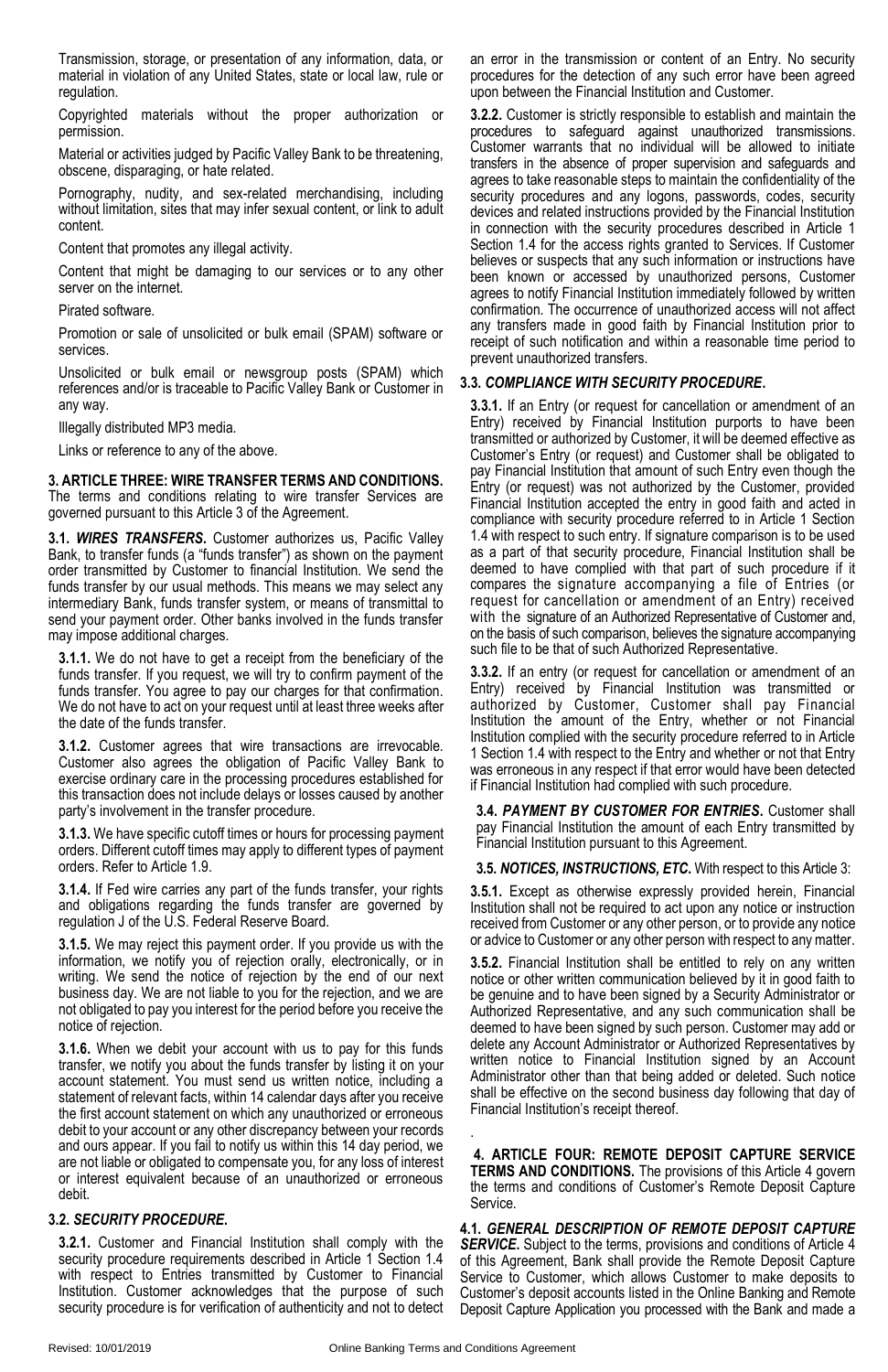part hereof (each such deposit account a " Remote Deposit Account" and, collectively, the "Remote Deposit Accounts") from Customer's office by scanning checks on a desktop scanner and delivering the images and information required hereby to Bank or Bank's designated processor (a "Processor"). The terms Bank and Processor may be used interchangeably when used in relation to any services performed by a Processor on behalf of Bank including, but not limited to, the receipt and processing of images and check data and any notices related thereto. The scanner must capture an image of the front and back of each Check (as herein defined) to be deposited (each an "Image" and, if more than one, "Images") in accordance with the Procedures (as herein defined), must read and capture the magnetic ink character recognition ("MICR") line on each check and must read and capture all such other data and information as is required by this Agreement. After capture of the Images, the MICR line on each check and all other required data and information from each check, Customer will transmit one or more files containing the Images, the MICR line from each check and all other required data and information from or pertaining to all checks and all batched deposit (as herein defined) data and other required information (each such file a "File" and, if more than one, "Files") to Bank or Processor via the Internet. Subject to compliance with the terms, provisions and conditions of, and as provided in, Article 4 of this Agreement, Bank will provisionally credit the Account or Accounts designated by Customer for the amount of the deposit(s) to which the File(s) pertains at the end of the day of receipt of the File(s) and enter the images of the checks into the collection process, in accordance with the provisions of Bank's then current deposit account agreement and disclosure pertaining to the Account(s) into which the deposit is to be made (the "Deposit Agreement") and this Agreement. Customer acknowledges and agrees that Bank may discontinue, and/or change the terms of, the Remote Deposit Capture Service or any related content, features, products or services associated therewith, at any time without notice or liability to Customer or any third party.

**4.2.** *HARDWARE AND SOFTWARE***.** Customer understands it must, and hereby agrees to, at its sole cost and expense, use computer hardware and software that meets all technical requirements for the proper delivery of the Remote Deposit Capture Service and that fulfills Customer's obligation to obtain, and maintain, secure access to the Internet. Customer understands and agrees it may also incur, and shall pay, any and all expenses related to the use of the Remote Deposit Capture Service, including, but not limited to, telephone service or Internet service charges. Customer is solely responsible for the payment of any and all costs and expenses associated with meeting and maintaining all technical requirements and additional items necessary for the proper use of the Remote Deposit Capture Service. Customer understands and agrees that it is solely responsible for the operation, maintenance and updating of all equipment, software and services used in connection with the Remote Deposit Capture Service and the cost thereof, and Customer hereby agrees that it will perform, or cause to be performed, all vendor recommended maintenance, repairs, upgrades and replacements, and such performance shall be rendered by properly trained personnel, whether they are employees of Customer or third-party employees. Bank is not responsible for, and Customer hereby releases Bank from any and all claims for damages resulting from, or related to, any computer virus or related problems that may be associated with using electronic mail or the Internet. Bank is not responsible for, and Customer hereby releases Bank from any and all claims for damages resulting from, or related to, defects in or malfunctions of Customer's computer hardware or software, or failures of or interruptions in any electrical, telephone or Internet services. Bank hereby advises Customer, and Customer hereby agrees, to scan its computer hardware and software on a regular basis using a reliable computer virus detection product in order to detect and remove computer viruses. In connection with its use of the Remote Deposit Capture Service, Customer shall only use the hardware provided by Bank or such other hardware as is approved in advance by Bank and shall only use such software as is approved in advance by Bank.

**4.2.1.** All right, title and interest in and to (a) any and all computer programs, including, but not limited to, the object and source codes therefore, and any and all updates, upgrades, fixes and enhancements thereto and any and all documentation, user guides and instructions pertaining thereto (everything in this clause (a), collectively, 'Software"), (b) the Remote Deposit Capture Procedure Manual (defined herein below) and (c) any and all users guides, instructions and other documentation provided to, or used by, Customer in connection with the Remote Deposit Capture Service (everything in this clause (c) together with the Remote Deposit Procedure Manual, collectively, the "Documentation") shall be, and remain, the property of Bank or any third party Software provider, as applicable. Unless otherwise expressly authorized, Customer may not (a) copy, reproduce, transmit, retransmit, disseminate, display, publish, sell, broadcast, circulate, distribute, transfer, assign, commercially exploit, reverse engineer, reverse compile or create derivative works of, the Software in any form or (b) copy, reproduce, transmit, retransmit, disseminate, display, publish, sell, broadcast, circulate, distribute, transfer, assign, commercially exploit the Documentation.

**4.3.** *CHECKS DEPOSITED AND SECURITY INTEREST***.** Customer hereby agrees that it will only scan and deposit a check(s) as that term is defined in Federal Reserve Board Regulation CC ("Reg CC"). Customer further agrees that it will not remotely deposit any check or other item that: (a) are payable to any person or entity other than Customer, (b) are drawn, or otherwise issued, by Customer or any affiliate of Customer on any account of Customer or of such affiliate, (c) are prohibited by Bank's then current procedures pertaining to the Remote Deposit Capture Service (the "Procedures") or are in violation of any law, rule or regulation, (d) Customer knows or suspects, or should know or suspect, is fraudulent or otherwise not authorized by the owner of the account on which the Check is drawn, (e) have not been previously endorsed by a bank and are either "substitute checks" (as defined in Reg CC or other applicable federal law or regulation) or "image replacement documents" that purport to be substitute checks, without Bank's prior written consent, (f) are drawn on financial institutions that are located outside of the United States or Territories of the United States, (g) is a Remotely Created Check, or (h) which are not acceptable to Bank for deposit into a deposit account as provided in the Deposit Agreement, which is incorporated herein by reference and made a part hereof (Checks described in clauses (a) through (h) each a "Prohibited Check" and, collectively, "Prohibited Checks"). If Customer deposits a Prohibited Check, Customer agrees to indemnify and reimburse Bank for, and hold Bank harmless from and against, any and all losses, costs and expenses (including reasonable attorneys fees) Bank may incur associated with any warranty, indemnity or other claim related thereto. Furthermore, if, after first having obtained Bank's written consent to do so, Customer provides Bank with an electronic representation of a substitute check for deposit into an Account instead of an original Check, Customer agrees to indemnify and reimburse Bank for, and hold Bank harmless from and against, any and all losses, costs and expenses (including reasonable attorneys fees) Bank incurs because any such substitute check resulting from such electronic representation does not meet applicable substitute check standards and/or causes duplicate payments.

**4.3.1.** Customer grants Bank a security interest in all Remote Deposit Accounts or other deposits (whether general or special) of Customer's at the Bank, and in all funds in such Remote Deposit Accounts or other deposits, to secure Customer's obligations to Bank under this Agreement. This security interest will survive termination of this Agreement.

**4.3.2.** Customer may be required to maintain a reserve ("Settlement Reserve") of an amount to be solely determined by the Bank. Customer acknowledges and agrees that any Settlement Reserve will be deposited in a Bank account for exclusive use by the Bank for purposes of offsetting any of Customer's obligations under Article 4 of this Agreement. Customer grants the Bank a security interest in any Settlement Reserve to enable the Bank to enforce any obligation owed by Customer under Article 4 of this Agreement without notice or demand to Customer. Customer's obligation to maintain a Settlement Reserve shall survive the termination of this Agreement, with such obligation lasting until all of Customer's obligations under Article 4 of this Agreement have been fully offset.

**4.4.** *SCANNING OF CHECKS AND TRANSMISSION OF FILES***.** Customer shall properly install and use all software and hardware required by this Agreement or otherwise required for, or related to, the use of the Remote Deposit Capture Service. Customer shall (a) endorse each Check to be deposited in accordance with the Procedures, (b) scan the front and back of each Check to be deposited and thereby capture the image of the front and back of each Check and capture the MICR encoding on, and any other required data from, each Check and (c) transmit the File containing the images of, the MICR line from and all other required data and information from or pertaining to, such Checks and all batched data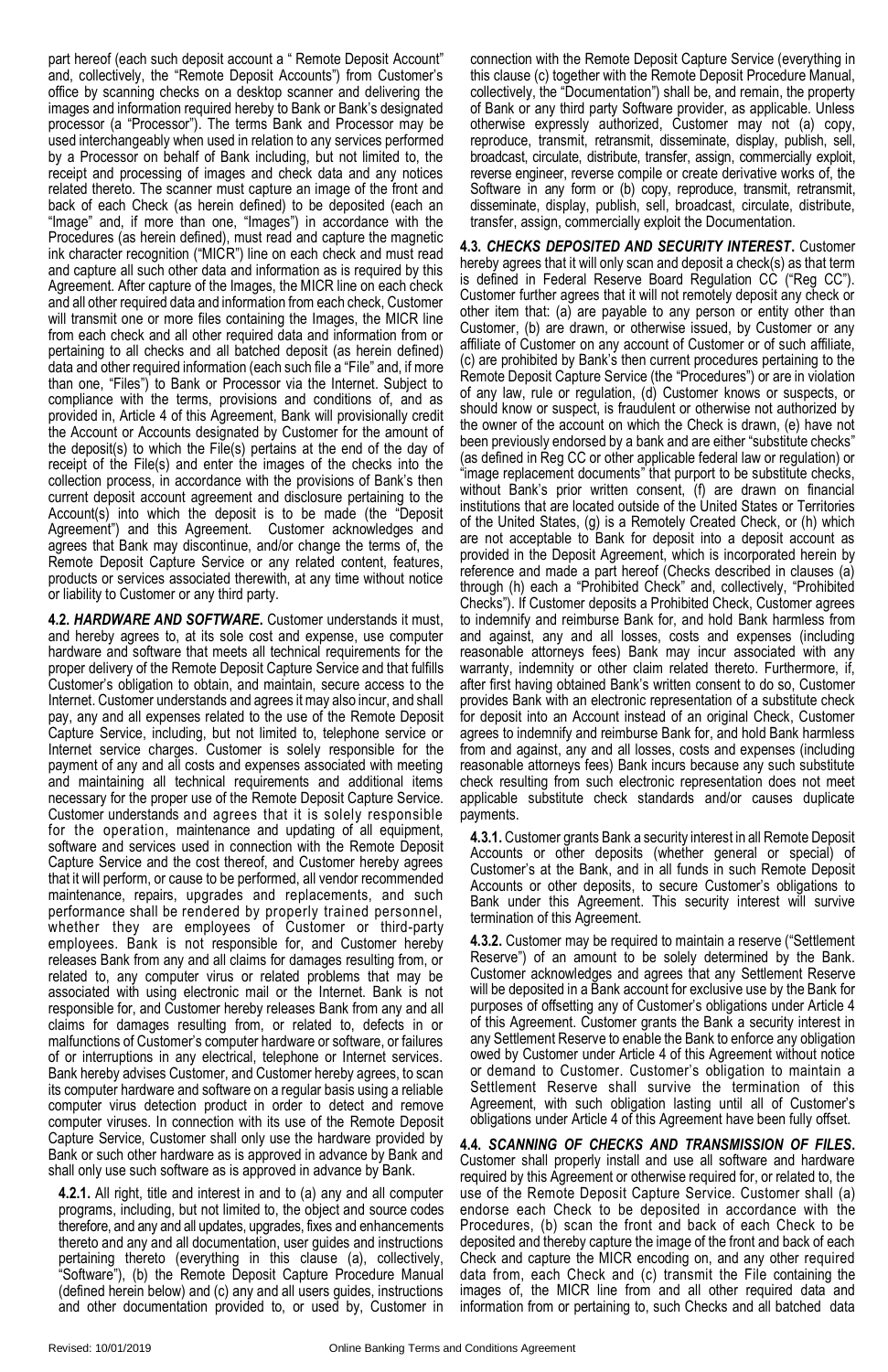and other information to Bank or its Processor in accordance with the Procedures, a copy of which Procedures have either heretofore been, or are herewith, provided to Customer by Bank, and Customer acknowledges receipt thereof. Bank reserves the right to amend the Procedures, with or without prior notice to Customer. Bank will provide Customer with a Username and a temporary password (, "Security Procedures") to access the Remote Deposit Capture Service. The specific Security Procedures will be described in the Procedures. Customer agrees to, at all times, (a) comply with the Procedures, (b) safeguard the confidentiality and security of the Procedures, Security Procedures and all other proprietary property or information Bank provides to Customer in connection with the Remote Deposit Capture Service and (c) notify Bank immediately if Customer has any reason to believe the security or confidentiality required by this provision has been or may be breached. Customer acknowledges, understands and agrees the Security Procedures are not designed for the detection of errors. Bank is not, and will not be, obligated to detect errors by Customer or others, even if Bank takes certain actions from time to time to do so.

**4.4.1.** To ensure accuracy, Customer shall balance the dollar amount of each deposit to the sum of the Checks prior to transmitting the File in accordance with the Procedures. Customer may send multiple Files to Bank or Processor throughout the day. The total dollar value of the Files sent by Customer to Bank on any day shall not exceed the dollar amount specified by Bank (the "Deposit Limit"). If the total dollar value of the Files sent by Customer to Bank on any day exceeds the Deposit Limit, Bank may, at its option, refuse to accept the File that exceeds the Deposit Limit, or Bank may accept and process the File. Customer agrees not to exceed the Deposit Limit. To be eligible for processing on the day transmitted, Files must be received by Bank no later than the cut-off time specified by Bank (the "Cut-Off Time" as described in Article 1 Section 1.9). A File is considered received by Bank when a complete copy of such File has a delivered status on a Bank electronic storage device in conformity with Bank's technical and operational requirements. To meet the Cut-Off Time, the entire File must be batched out by the Cut-Off Time, and the File must successfully pass the edits for conformity with the technical requirements. For purposes of determining when a File has been delivered and received, Bank's records shall be determinative. A File which is not balanced in accordance with the Procedures or which is received after the Cut-Off Time shall be deemed to have been received on the business day following the business day on which the File is actually received by Bank. Bank reserves the right to reject the number of Files that may be transmitted in a day, the Deposit Limit and the Cut-Off Time. All such changes shall be effective immediately and may be implemented prior to Customer's receipt of notice thereof. Customer may contact Bank at any time to verify the current number of Files that may be transmitted in a day, the Deposit Limit and the Cut-Off Time.

**4.5.** *MAINTENANCE AND DESTRUCTION OF ORIGINAL CHECK***.**  Customer shall stamp or endorse the original check before or during the process of scanning the Check in accordance with Section 4.5 of this Agreement.. Customer shall securely store all original Checks for a minimum period of thirty days after Customer has received notice from Bank that the File containing the images of such Checks has been accepted (such period the "Retention Period"). During the Retention Period, Customer shall take appropriate security measures to ensure that: (a) only authorized personnel shall have access to original Checks, (b) the information contained on such Checks shall not be disclosed, (c) such Checks will not be duplicated or scanned more than one time and (d) such Checks will not be deposited or negotiated in any form. Customer shall destroy original Checks upon the expiration of the Retention Period applicable to such Checks. Customer will use commercial and Federal standards to destroy Checks after expiration of the Retention Period. Customer hereby indemnifies Bank for, and holds Bank harmless from and against, any and all claims, demands, actions, causes of action, losses and damages, of whatever nature or kind, and regardless of the theory upon which the same is(are) based, caused directly or indirectly by, arising out of, related to, in connection with or resulting wholly or partially from, the destruction of original Checks by Customer. Customer will promptly (but in all events within 5 business days) provide any retained Check (or, if the Check is no longer in existence, a sufficient copy of the front and back of the Check) to Bank as requested to aid in the clearing and collection process or to resolve claims by third parties with respect to any Check.

**4.6.** *IMAGE AND MICR QUALITY***.** Each File transmitted by Customer to Bank shall contain Images of the front and the back of the Checks scanned and remotely deposited by Customer. Each Image of each Check shall be of such quality that the following information can clearly be read and understood by sight review of such Image:

**4.6.1.** the amount of the Check;

**4.6.2.** the payee of the Check;

**4.6.3.** the signature of the drawer of the Check;

**4.6.4.** the date of the Check;

**4.6.5.** the Check number;

**4.6.6.** the information identifying the drawer and the paying bank that is preprinted on the Check, including the MICR line; and

**4.6.7.** all other information placed on the Check prior to the time an image of the Check is captured, such as any required identification written on the front of the Check and any endorsements applied to the back of the Check.

**4.6.8.** Each Image shall also meet all standards for image quality established by the American National Standards Institute ("ANSI"), the Board of Governors of the Federal Reserve or any other regulatory agency, clearing house or association.

**4.6.9.** Customer shall also capture and transmit to Bank the full-field MICR encoding on each Check. In accordance with the Procedures, Customer shall ensure that the following information is captured from the MICR line of each Check:

**4.6.9.1.** the American Bankers Association routing transit number ("RTN");

**4.6.9.2.** the number of the account on which the Check is drawn;

**4.6.9.3.** when encoded, the amount of the Check; and

**4.6.9.4.** when encoded, the serial number and the process control field of the Check.

**4.7.** *RECEIPT OF FILE***.** Customer agrees that Customer shall be solely liable for, and Bank shall not have any liability whatsoever to Customer for, any File or the Images or other information contained therein that are not received by Bank or for any File or the Images or other information contained therein that are intercepted or altered by an unauthorized third party. Customer agrees that Bank has no obligation to accept a File and, therefore, may reject any File or the Images or other information contained therein submitted by Customer. Bank has no obligation to notify Customer of the rejection of a File or the Images or other information contained therein. Bank shall have no liability to Customer for the rejection of a File or the Images or other information contained therein or for the failure to notify Customer of such rejection. Upon receipt of a File submitted by Customer, Bank may examine such File and the Images and other information contained therein to ensure that Customer has complied with Article 4 of this Agreement and followed the Procedures. If Bank determines that Customer has not complied with this Agreement or followed the Procedures or if errors exist in the Images or other information contained in the File, Bank, in its sole discretion, may either reject the File or elect to correct the error and accept and process the corrected File (a "Corrected File"). As a form of correction, Bank may credit Customer's Account for the full amount of the deposit and make any necessary adjustments to the Remote Deposit Account to correct the error. Bank may, at its option, also perform a risk management analysis of one or more Files submitted by Customer to detect potentially fraudulent Checks, and, in its sole discretion, Bank may reject any such File or the Images or other information contained therein. If after examination of a File and the Images and other information contained therein, Bank determines that Customer has complied with this Agreement and processed and transmitted the File in accordance herewith and with the Procedures, the File is balanced and the Images meet the requirements of Section 4.6 of this Agreement, then Bank shall accept the File (an "Accepted File") for deposit to Customer's Account. Notwithstanding the fact that Bank has accepted a File for deposit, any credit made to Customer's Account shall be provisional, and Customer shall remain liable to Bank for any errors, inaccuracies, breach of warranties and any other loss sustained by, or claim made against, Bank.

**4.8.** *DEPOSIT CREDIT AND AVAILABILITY OF FUNDS***.** Upon acceptance of the File. For the purpose of determining availability of funds, Bank may hold funds for the period of time permitted by Reg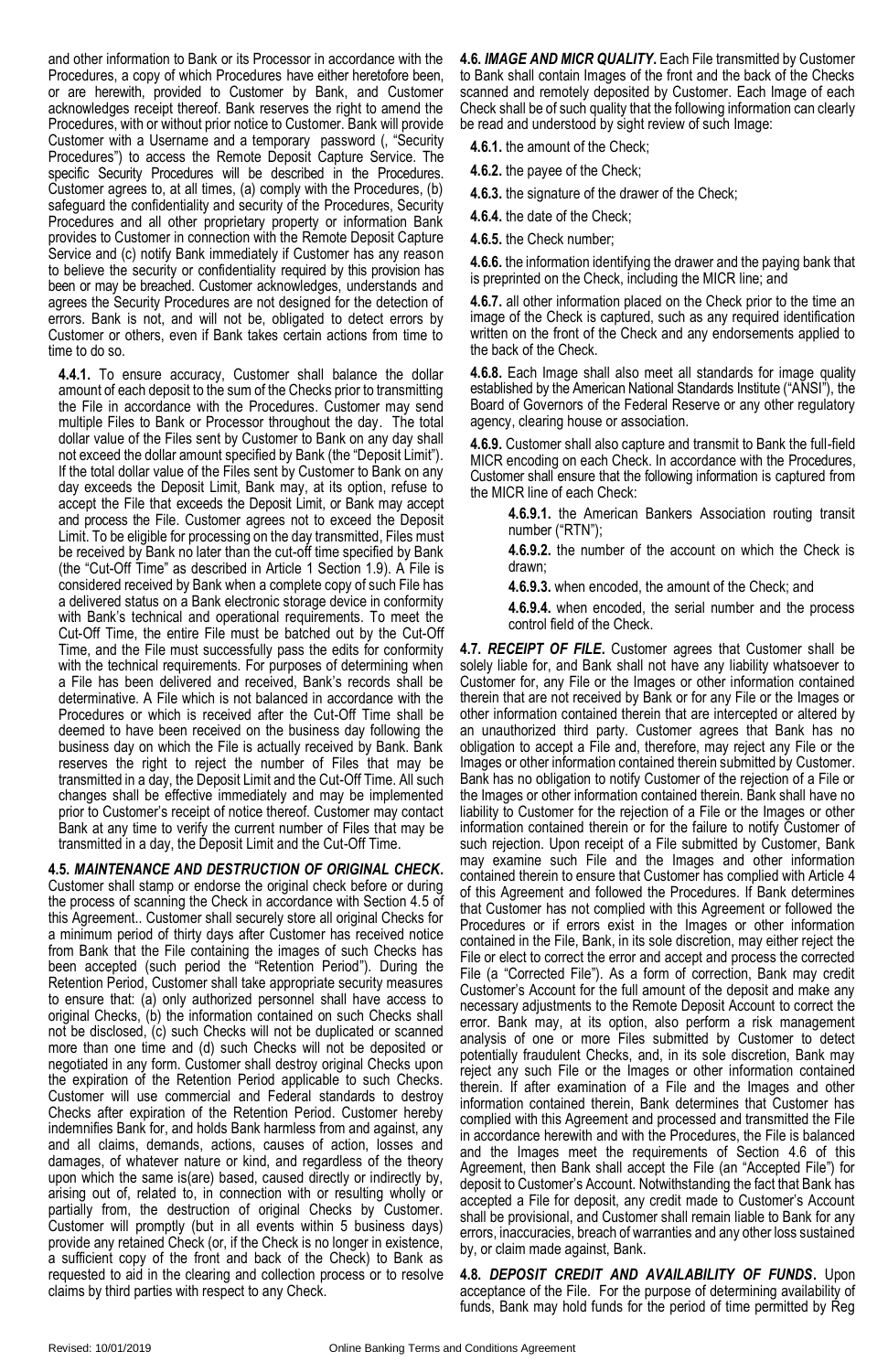CC. For the purposes of determining the time for which funds may be held by Bank under Reg. CC, the place of deposit shall be 422 Main Street, Salinas, California 93901.

**4.9.** *LAWS, RULES AND REGULATIONS***.** Customer agrees to comply with all existing and future operating procedures used by Bank for processing of transactions. Customer further agrees to comply with, and be bound by, all applicable state or federal laws, rules, regulations, orders, guidelines, operating circulars and pronouncements, affecting checks and drafts and ACH transactions, including, but not limited to, all rules and procedural guidelines established by the Federal Trade Commission ("FTC"), the Board of Governors of the Federal Reserve, National Check Exchange ("NCE"), Small Value Payments Company ("SVPCo"), Viewpointe, Endpoint Exchange, the National Automated Clearing House Association ("NACHA"), Electronic Check Clearing House Organization ("ECCHO") and any other clearinghouse or other organization in which Bank is a member or to which rules Bank has agreed to be bound. The Rules are incorporated herein by reference. These procedures, rules, and regulations (collectively the "Rules") and laws are incorporated herein by reference. In the event of conflict between the terms of this Agreement and the Rules, the Rules will control.

**4.10.** *COLLECTION OF CHECKS***.** Bank, in its sole discretion, shall determine the manner in which Images shall be presented for payment to the drawee bank. Bank, in its sole discretion, shall select the clearing agents used to collect and present the Images, and Bank's selection of the clearing agents shall be considered to have been designated by Customer. Bank shall not be liable for the negligence of any clearing agent. Collection of Checks is also subject to the Rules and the terms of the Deposit Agreement.

**4.11.** *CONTINGENCY PLAN***.** Customer agrees that, in the event Customer is not able to capture, balance, process, produce or transmit a File to Bank, or otherwise comply with the terms hereof or of the Procedures, for any reason, including, but not limited to, communications, equipment or software outages, interruptions or failures, Customer will transport the originals of all Checks to the closest office of Bank and deposit original Checks with Bank until such time that the outage, interruption or failure is identified and resolved. The deposit of original Checks at an office of Bank shall be governed by the terms and conditions of the Deposit Agreement and not by the terms of this Agreement. Notwithstanding the foregoing, and to the extent applicable, Section 4.12 of this Agreement dealing with warranties shall apply to the deposit of original Checks.

**4.12.** *WARRANTIES***.** With respect to the Remote Deposit Capture Service provisions of this Agreement contained in Article 4, Customer represents, warrants and covenants the following to Bank:

**4.12.1. Checks Deposited.** Customer shall only deposit Checks that are authorized by this Agreement, the Procedures and the Deposit Agreement;

**4.12.2. Image Quality.** Each Image transmitted by Customer to Bank contains an accurate representation of the front and the back of each Check and complies with the requirements of this Agreement;

**4.12.3. Accuracy of Information.** All data and other information submitted by Customer to Bank, including, but not limited, to data contained in the MICR line of each Check is complete and accurate and complies with the requirements of this Agreement;

**4.12.4. Business Purpose Only.** Customer is not a consumer, and the Remote Deposit Capture Service shall be used for business purposes only;

**4.12.5.** No Duplicates. Customer will not:

**4.12.5.1.** create duplicate Images of the Checks,

**4.12.5.2.** transmit a duplicate Image or File to Bank, or

**4.12.5.3.** deposit or otherwise negotiate the original of any Check of which an Image was created.

**4.12.5.4.** Customer further warrants that no subsequent transferee, including but not limited to Bank, a collecting or returning bank, drawer, drawee, payee or endorser, will be asked to pay the original Item from which the Image(s) was created or a duplication (whether paper or electronic, including ACH entries) of the Item(s);

**4.12.6. No Loss.** No Subsequent transferees of the Item(s), including but not limited to Bank, a collecting or returning bank, drawer, drawee, payee or endorser, shall sustain a loss as the result of the fact that the Image was presented for payment or returned instead of the original Check;

**4.12.7. Information.** All information provided by Customer to Bank is true, complete and accurate and properly reflects the business, financial condition and principal partners, owners or officers, of Customer. Customer is not engaged in, or affiliated with, any businesses, products or methods of selling other than those disclosed by Customer to Bank;

**4.12.8. Transactions.** All Checks and business transactions of Customer are, and will be, bona fide. All signatures on Checks are authentic and authorized.

**4.12.9. Rule Compliance.** Customer conducts its business, and submits Checks and Files in compliance with this Agreement, the Procedures, applicable law and the Rules.

**4.12.10. Computer Virus.** No Files or Checks contain any computer viruses or other harmful, intrusive or invasive codes.

# **4.13.** *RETURNED CHECKS***.**

**4.13.1. Chargeback of Returned Checks.** If Images of Checks deposited by Customer are dishonored or otherwise returned unpaid by the drawee bank, or are returned by a clearing agent for any reason, including, but not limited, to issues relating to the quality of the Image, Customer understands and agrees that, since Customer either maintains the original Check or has destroyed the original Check in accordance with Section 4.5 of this Agreement, the original Check will not be returned, and Bank may charge back an Image of the Check to Customer's Account. Customer understands and agrees that the Image may be in the form of an electronic or paper reproduction of the original Check or a substitute check. Unless otherwise instructed by Bank, Customer agrees not to deposit the original Check if an Image or other debit as previously described is charged back to Customer.

**4.13.2. Special Instructions.** Customer may request that Bank represent returned Images of Checks to the drawee or process returned Images of Checks according to instructions provided by Customer to Bank (the "Special Instructions"). These Special Instructions may be given to Bank in a separate document in conjunction with or subsequent to the execution of this Agreement. Bank shall not be bound by such Special Instructions until such time as Bank has agreed in writing to accept the Special Instructions. Notwithstanding the fact that Bank has agreed to accept the Special Instructions, Bank may, in its sole discretion, disregard the Special Instructions and charge the returned Check back to Customer Account to which the Checks were deposited. In the event that Customer has requested that returned Images of Checks be represented, in no event will Bank re-present an Image of a Check or an ACH entry in excess of the limit established or permitted for the number of times that an Check or ACH entry may be re-presented by the Rules. Customer may change or amend the Special Instructions by providing Bank a written request to change or amend the Special Instructions. Changes or amendments to the Special Instructions shall not become effective until acknowledged and accepted in writing by Bank. Customer hereby agrees to pay Bank the fees for processing returned Checks and Special Instructions contained in Bank's then current schedule of fees for such services.

**4.14.** *CONFIRMATION: ACCOUNT RECONCILIATION***.** Bank will provide notice of receipt of deposits to Customer's Account on the periodic statement for such Account. Customer is responsible for detecting and reporting to Bank any discrepancy between Customer's records and the records Bank provides to Customer. If Customer does not detect and notify Bank of such a discrepancy within 15 days of Customer's receipt of any terminal printout, mailed report or periodic statement (each a "Report"), whichever is received first, then such transactions shall be considered correct, and Customer shall be precluded from asserting such error or discrepancy against Bank.

**4.15.** *UPDATE NOTICE***.** Customer shall provide written notice to Bank of any changes to the information previously provided by Customer to Bank, including, but not limited to, any additional locations, any change in business, any new business, the identity of principals and/or owners, the form of business organization, type of goods and services provided and method of conducting sales. Such notice must be received by Bank within 5 business days of the change. Customer shall provide any additional information requested by Bank within 5 days of such request. Bank retains the right to: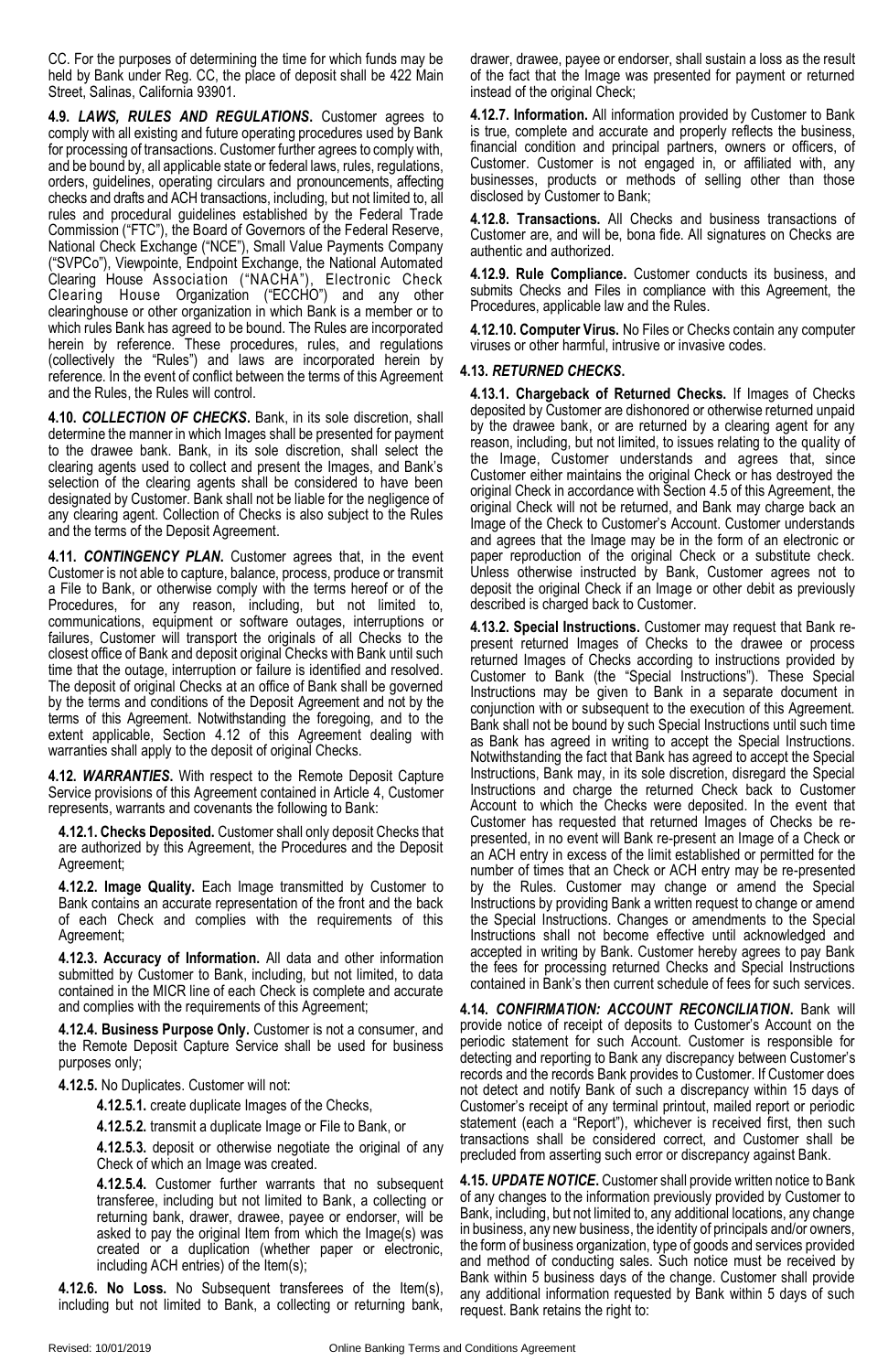**4.15.1.** review Customer's Checks, Files and business activities from time to time to confirm Customer is conducting business as stated by Customer at the time of the execution of this Agreement and

**4.15.2.** re-price or terminate the Remote Deposit Capture Service based on changes to information previously provided to Bank by Customer.

**4.16.** *BANK'S DUTIES***.** With respect to the Remote Deposit Capture Service, Bank's duties and responsibilities are limited to those described in Article 4 of this Agreement, the Deposit Agreement and any other agreements governing the Accounts. Bank will use commercially reasonable care in performing its responsibilities under this Agreement.

**4.17.** *BANK'S RESPONSIBILITIES***.** Customer agrees to monitor its account balances and charges, to promptly notify Bank if any Report conflicts with Customer's records, and to refrain from acting on information it has reason to believe is erroneous. In all instances, Bank's and, if the services of a third party provider are utilized in the provision of the Remote Deposit Capture Service, such third party's sole liability to Customer shall be limited to the correction of any errors made. Bank shall not be responsible for suspension of performance of all or any of its obligations, responsibilities or covenants hereunder, whether expressed or implied, if at any time, or from time to time, compliance therewith is prevented or hindered by, or are in conflict with, any federal or state law, regulation or rule, the order of any court of competent jurisdiction, any act of God or of the public enemy, war, epidemic, strike, or work stoppages of the U.S. Postal Service and commercial carrier(s), or electric power disruption or shortage, telecommunications failure or computer failures; acts, omissions or errors of any carrier and/or agent operating between Customer and Bank or Bank and any Federal Reserve Bank or other agency utilized to exercise transfers or any recipients of transferred funds; any incorrect, unauthorized or fraudulent use or other fraud by any person other than Bank's employees; or, without limiting the generality of the foregoing, any other cause or circumstance beyond Bank's control or other conditions or circumstances not wholly controlled by Bank, which would prohibit, retard or otherwise affect Bank's complete or partial performance under this Agreement.

**4.18.** *INTERNET DISCLAIMER***.** Bank does not, and cannot, control the flow of any documents, files, data or other information via the Internet, whether to or from Bank's network, other portions of the Internet or otherwise. Such flow depends in large part on the performance of Internet services provided or controlled by third parties. Actions or inactions of such third parties can impair or disrupt Customer's connections to the Internet (or portions thereof). Bank cannot guarantee that such events will not occur. Accordingly, Bank disclaims any and all liability arising out of, resulting from or related to, such events, and in no event shall Bank be liable for any damages of any kind (whether in contract, in tort or otherwise) that are attributable or in any way related to the Internet infrastructure or Customer's or Bank's ability or inability to connect to the Internet.

# **4.19.** *THIRD PARTIES; MAINTENANCE***.**

**4.19.1. Remote Deposit Capture Service from Others.** Customer may be using special equipment, services or software provided by a third party to assist it in processing Checks and Files hereunder (each a "Third Party" and, if more than one, "Third Parties"). Customer agrees that any Third Party is acting as Customer's agent in the delivery of Checks and Files to Bank, and agrees to assume full responsibility and liability for any failure of that Third Party to comply with the Rules or this Agreement. Bank will not be liable for any losses or additional costs incurred by Customer as a result of any error by a Third Party or a malfunction of equipment provided by a Third Party. Customer is solely responsible for maintaining compliance with the requirements of any Third Party, including obtaining any software updates. Bank shall not have any responsibility for any Check or File handled by a Third Party until that point in time when Bank accepts and approves a Check or File from such Third Party for processing.

**4.19.2. Equipment Maintenance.** Customer shall be solely responsible for obtaining and properly maintaining its equipment and system requirements, including computer equipment, Internet connectivity, scanning terminals (unless contracted with Bank) and any other equipment or items necessary to receive the Remote Deposit Capture Service. Bank shall not be liable to Customer, in

any manner whatsoever, for any type of errors, losses, damages or other claims related to Customer's failure to do so.

**4.20.** *USE OF TRADEMARKS***.** Customer may not use Bank's name or trademarks without the express written consent of Bank. If Customer is permitted to use any of Bank's name, trademarks or promotional materials, Customer will not indicate, directly or indirectly, that Bank endorses, or is connected in any way with, any of Customer's goods or services.

**4.21.** *FINANCIAL INFORMATION***.** Bank may from time to time request information from Customer in order to evaluate a continuation of the Remote Deposit Capture Service to be provided by Bank hereunder and/or adjustment of any limits set by this Agreement. Customer agrees to provide the requested financial information immediately upon request by Bank, in the form required by Bank. Customer authorizes Bank to investigate or reinvestigate at any time any information provided by Customer in connection with this Agreement or the Remote Deposit Capture Service and to request reports from credit bureaus and reporting agencies for such purpose. Upon request by Bank, Customer hereby authorizes Bank to enter Customer's business premises for the purpose of ensuring that Customer is in compliance with this Agreement. If Customer refuses to provide the requested financial information, or if Bank concludes, in its sole discretion, that the credit risk of Customer is unacceptable, or if Customer refuses to give Bank access to Customer's premises, Bank may terminate the Remote Deposit Capture Service according to the provisions hereof.

**4.22.** *CONFIDENTIAL INFORMATION AND PROPRIETARY RIGHT IN DATA*. All information of a business nature relating to the assets, liabilities or other business affairs disclosed to Bank by Customer and Customer's Customers in connection with this Agreement is confidential. Except as allowed by applicable law, Bank shall not disclose or permit access to any such information by any person, firm or corporation. Bank shall cause its officers, employees and agents to take such action as shall be reasonably necessary to preserve and protect the confidentiality of such information, by disclosing such information only to persons needing to have access thereto for the performance of the Bank's obligations under this Agreement or to any other party to which Bank may be required by law to report such information. Customer agrees to hold confidential, and to use only in connection with the Remote Deposit Capture Service, all information furnished to Customer by Bank or by third parties from whom Bank has secured the right to use the Remote Deposit Capture Service, including, but not limited to, Bank's product and service pricing structure, system design, programming techniques or other unique techniques. In addition, should Customer at any time receive or acquire any information relating to another Customer of Bank, Customer shall promptly return such information to Bank and not reveal such information to any other party and shall not make use of such information for its own benefit or otherwise. Bank's and Customer's obligations and agreements under this paragraph shall not apply to any information supplied that was known to either party prior to the disclosure by the other, is or becomes generally available to the public other than by breach of this Agreement or otherwise becomes lawfully available on a non-¬confidential basis from a third party who is not under an obligation of confidence to either party. Notwithstanding anything to the contrary contained herein, it is understood and agreed by the parties hereto that the performance of the Remote Deposit Capture Service is or might be subject to regulation and examination by authorized representatives of the Comptroller of the Currency, the Board of Governors of the Federal Reserve System, the Board of Directors of the Federal Deposit Insurance Corporation and/or a State regulatory agency, and Customer agrees to the release of by Bank of Customer's reports, information, assurances and other data and information as may be required under applicable laws and regulations. Customer agrees that any specifications or programs developed by Bank in connection with this Agreement, or supplied or made available to Customer by Bank, are the exclusive property of Bank, its agents, suppliers or contractors, and further agrees that such material shall not be copied or used in any manner or for any purpose without the express written consent of Bank. This clause shall survive the termination of the Agreement.

# **5. ARTICLE FIVE: POSITIVE PAY SERVICE TERMS AND CONDITIONS.**

**5.1.** *INTRODUCTION***.** Positive Pay Service is offered by Bank as an effective way to minimize loss from fraudulent check issuance or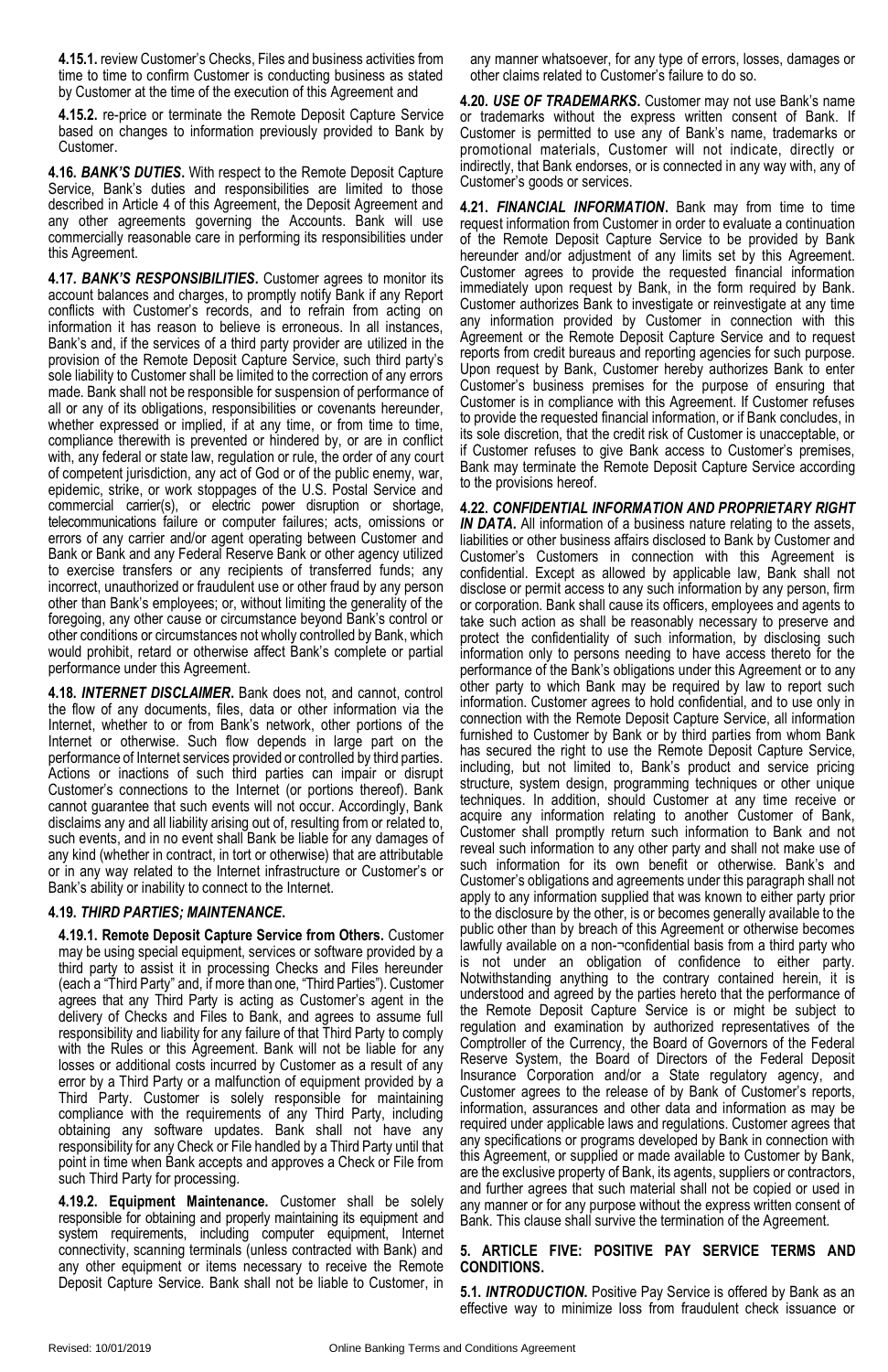payment. If Positive Pay Service is requested by Customer and agreed to by Bank, Customer and Bank agree that in the event of an inconsistency between this Agreement relating to Positive Pay Service and applicable law, the provisions of this Agreement shall prevail to the extent permitted. Nothing in this Agreement is intended to limit Bank's right to return a check unpaid if there are insufficient funds in the designated account.

**5.2.** *FORMAT SPECIFICATIONS***.** The Bank's format and data transmission standards will be the template for the Positive Pay Service. Customer agrees to issue checks in accordance with Bank's specifications and will change check format when requested to do so by Bank. Bank shall not be responsible for correcting or resolving processing problems caused by magnetic encoding of substandard quality.

# **5.3.** *POSITIVE PAY***.**

**5.3.1. Customer Responsibilities.** Customer shall designate to Bank all accounts that are to be used with the Positive Pay Service ("Positive Pay Account"). Customer will provide Bank with a file of all outstanding checks prior to activation of this Service. On each day that a check is written against the Positive Pay Account, Customer shall supply Bank with all required check issue information by 5:00 p.m. Pacific Time. Such information shall include, without limitation, the account number, the check number and the face amount. Customer shall be responsible for the accuracy and completeness of all information provided to Bank. All files must be submitted through Business Online Banking with the proper file format details provided by the Online Banking department at training. Files of outstanding checks submitted after 5:00 p.m. Pacific Time or on weekends, holidays, or other non-business days, will be processed on the next business day.

**5.3.2. Bank's Responsibilities.** In reliance on the information provided by Customer, Bank shall create a master issue file for each designated Positive Pay Account ("Issue File"). Excluding valid stop payment orders, issue voided by Customer request, and checks issued in excess of High Dollar Threshold, all checks that match by serial number and amount to Bank's Issue File will be deemed properly payable and Bank is authorized to pay all such checks.

**5.3.3. Checks With Discrepancies and Checks Exceeding High Dollar Threshold (Exceptions).** Each business day, Bank shall make reasonable efforts to report to Customer any check serial numbers that do not match the Issue File or exceed the High Dollar Threshold ("Exceptions") for that day's processing. Customer requests Bank to return all Exception items, unless Customer instructs Bank to pay an Exception item. Bank shall have no responsibility for any liability, loss or damage resulting from (i) payment in accordance with this Section of any Exception item that is altered or unsigned or which bears the forged or unauthorized signature of Customer, (ii) return of any Exception item to the depository bank in accordance with this Section or (iii) Customer's failure to meet the established deadlines ("Cutoff hour"). The Customer may be required to place a stop payment order on any returned Exception check, which shall be subject to Bank's customary stop payment fee. Bank's failure to report a discrepancy will not discharge Customer's obligation with regard to any item, and shall not obligate Bank to return any item if it is otherwise properly payable.

**5.3.4** Any Exception items returned under the Positive Pay service will be marked "Refer to Maker." You agree to respond promptly to any inquiries regarding those items. You understand that you may have liability for the payment of any item to a party, including us or Servicer, who is a holder or holder in due course under the Uniform Commercial Code.

**5.3.5. Transactions Presented to Teller.** Bank will compare checks presented for cash at a branch of the Bank with the Customer's Issue File through the Admin Positive Pay module. Customer agrees that Bank may refuse to cash any check with discrepancy or checks that have not yet been included in an Issue File, and such refusal will not be deemed to be a wrongful dishonor. In the event of dishonor, Bank may attempt to contact the Customer. Customer acknowledges that under some circumstances issuance information submitted by Customer may not be reflected in the Customer's Issue File until the opening of the following business day. Customer agrees to follow established procedures should you need to manually add a check to the Issue File. Bank will make reasonable efforts to assist Customer, but Customer acknowledges that Bank

may be unable to process such requests on a same day basis. Customer agrees to assume all risk of loss for any Bank tellercashed check that would have been identified as a check with discrepancy prior to acceptance.

**6. ARTICLE SIX: GENERAL TERMS AND CONDITIONS.** Without limiting the specificity of the foregoing provisions, the following general terms and conditions shall apply to all Services received by you from Bank under this Agreement.

**6.1.** *FEES AND CHARGES***.** So long as this Agreement remains in effect, Customer agrees to pay to Bank, in addition to fees for other Services as provided in this Agreement, the normal deposit account service charges established from time to time by Bank and, in addition thereto, the fees and charges set forth in the Miscellaneous Schedule of Fees. The Bank may at its option increase any Fee or Charge to the extent permitted by applicable law. If the Bank elects not to increase any such Fees or Charges in any year, it may increase such Fees or Charges in a future year by a cumulative amount not to exceed what is permitted by applicable law. Notices relating to Fees and Charges will be sent in accordance with the terms and conditions set forth in the Notices section of this Agreement.

**6.1.1.** Customer authorizes Bank to deduct any charges for the Services from any Account, even if such deduction causes an overdraft in the Account. Should Customer fail or refuse to pay any charges under this Agreement, Customer agrees to pay all collection costs (including reasonable attorney's fees) which may be incurred by Bank. Bank shall have the right to increase or decrease charges imposed for the Services and will notify Customer of the changes, to the extent required by law. Customer's use of the Services after changes have been made shall constitute Customer's agreement to the same.

**6.1.2.** In addition to the service fees as well as any other fees and charges provided for in this Agreement, Customer agrees to pay all taxes, tariffs and assessments levied or imposed by any government agency in connection with the Services, this Agreement, and/or the software or equipment made available to Customer (excluding any income tax payable by Bank). Customer is also responsible for the costs of any communication lines and any data processing charges payable to third parties.

**6.2.** *ARBITRATION/JURY TRIAL WAIVER***.** If a dispute involving \$25,000 or more arises between us with respect to this Agreement, its enforcement or our Services, either of us may require that it be settled by binding arbitration in accordance with the arbitration provisions of your deposit account agreement with us. If litigation is commenced by either party, demand for arbitration must be made within 30 days of service of the complaint on the party demanding arbitration. You and we each waive our right to request a jury trial in the event an action is brought by either of us with respect to this Agreement, its enforcement, or any of the Services.

**6.3.** *ATTORNEYS' FEES***.** In the event of any arbitration or other adversarial proceeding between the parties concerning this Agreement, the prevailing party shall be entitled to recover its reasonable attorneys' fees and other costs in addition to any other relief to which it may be entitled.

**6.4.** *SUCCESSORS***.** This Agreement and all the terms and provisions herein shall be binding upon, and shall inure to the benefit of, the parties hereto and their respective successors and assigns.

**6.5.** *ASSIGNMENT***.** No right or interest hereby conferred shall be assignable without the prior written consent of the other party, and any assignment made without such consent shall be null and void; provided, however that Bank may assign this Agreement or any part of it to any of Bank's affiliates or to a successor of Bank by merger or acquisition upon written notice to Customer.

**6.6.** *NO THIRD PARTY BENEFICIARIES***.** This Agreement shall not be construed to confer any rights or remedies upon any person not a party to this Agreement, whether as a third party beneficiary or otherwise, against Customer or Bank, their respective successors, assigns and affiliates.

**6.7.** *CAPTIONS AND HEADINGS***.** The captions and headings contained in this Agreement are for convenience of reference only and shall not be used to limit the applicability or meaning of any provisions of this Agreement.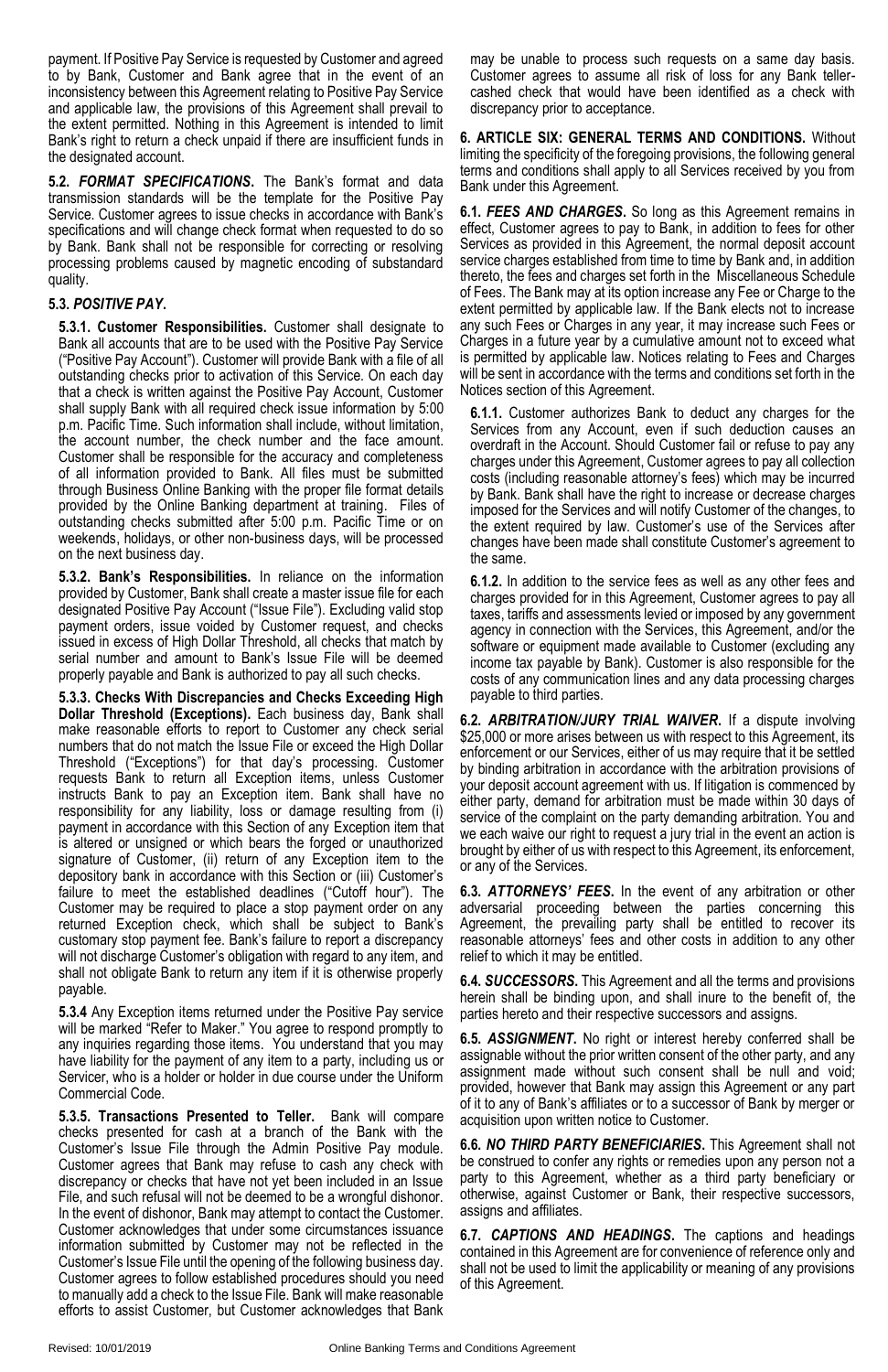**6.8.** *ENTIRE AGREEMENT***.** The terms of the Agreement, all other agreements with Bank pertaining to the Accounts and the Rules, are incorporated by reference and made a part of this Agreement. In the event of any inconsistency between such agreements, the Rules and this Agreement, the provisions of this Agreement shall control to the extent necessary. Customer agrees that this Agreement is the entire statement of the terms and conditions which apply to the subject matter hereof. This Agreement supersedes any prior Agreements between the parties relating to any of the Services provided herein.

**6.9.** *NO WAIVER***.** No delay or failure on the part of Bank in exercising any of Bank's rights under this Agreement shall constitute a waiver of such rights, and no exercise of any remedy hereunder by Bank shall constitute a waiver of its right to exercise the same or any other remedy hereunder. Except for changes made in accordance with this Agreement, no deviation, whether intentional or unintentional, will constitute an amendment of this Agreement or will constitute a waiver of any right or duty of either party.

**6.10.** *SEVERABILITY***.** In the event all or any part of any one or more of the provisions contained in the Agreement shall for any reason be held to be invalid, illegal or unenforceable, in any respect, the remaining provisions or parts thereof shall be binding and enforceable as if any such invalid, illegal or unenforceable provision had never been contained herein.

**6.11.** *CONSTRUCTION***.** This Agreement is an agreement between parties who are experienced in sophisticated and complex matters similar to the transactions contemplated by this Agreement, is entered into by both parties in reliance upon the economic and legal bargains contained herein, and shall be interpreted and construed in a fair and impartial manner, without regard to such factors as the party which prepared the instrument or drafted any provision thereof, the relative bargaining powers of the parties or the domicile of any party.

**6.12.** *TERMINATION***.** This Agreement shall remain in full force and effect from the date hereof until such time as this Agreement is terminated by either party as hereinafter provided:

**6.12.1.** this Agreement may be terminated at any time by either party following twenty (20) days prior written notice;

**6.12.2.** either party shall have the right to terminate this Agreement immediately by giving written notice to the other if such other party:

**6.12.2.1.** ceases to conduct its business in the ordinary sense,

**6.12.2.2.** has any substantial part of its property become subject to any levy, seizure, assignment or application for sale for, or by, any creditor or government agency,

**6.12.2.3.** is a party to an acquisition, or

**6.12.2.4.** in the reasonable judgment of the party seeking termination, experiences an adverse change in its financial condition or business which impairs the ability of such party to perform its obligations under this Agreement,

**6.12.2.5.** fails to perform its obligations under this Agreement or defaults under any other agreement between the parties or

**6.12.2.6.** makes any warranty or representation which proves to be false or misleading.

**6.12.3.** Notwithstanding the foregoing, Bank may immediately terminate this Agreement without notice if, in Bank's sole discretion, Bank determines that Customer has abused any of the Services or Bank believes that it will suffer a loss or other damage if the Agreement is not terminated.

**6.12.4.** Bank's election to terminate this Agreement is in addition to any and all other remedies that may be available to Bank and will not affect any obligations Customer may have to Bank. Any reinstatement of Services under this Agreement will be at Bank's sole discretion and must be agreed upon in writing by an authorized representative of Bank.

**6.12.5.** Upon termination of this Agreement, any property or rights of a party in the possession of the other party, tangible or intangible, shall be returned to owner thereof within thirty (30) days after the later to occur of

**6.12.5.1.** termination of the Agreement, or

**6.12.5.2.** the last date that such party receives any such property or rights.

**6.12.6.** Upon termination of this Agreement,

**6.12.6.1.** Customer will promptly pay to Bank all sums due or to become due under this Agreement,

**6.12.6.2.** Customer shall have no further right to make use of the Services or any system or software which may have been provided in connection with any Service.

**6.12.7.** Bank and Customer agree that Sections 4.1, 4.2, 4.4, 4.5, 4.8, 4.11, 4.12, and 5.3 shall survive the termination of this Agreement."

**6.12.8.** In addition to the foregoing, we may terminate your Services or this Agreement immediately and without prior notice if: (a) you breach any agreement with us; (b) the confidentiality of your Password is compromised; (c) we have reason to believe that an unauthorized transaction has taken or may take place involving any of your accounts or any of the Services; (d) you become insolvent or the subject of a bankruptcy, receivership, or dissolution proceeding; or (e) we are uncertain as to any person's authority to give us instructions regarding your accounts or the Services. The termination of this Agreement will not affect the rights or obligations of the parties that arise prior to termination.

**6.13.** *GOVERNING LAW***.** This Agreement shall be governed by, and construed in accordance with, the laws of the State of California, without reference to its conflict of laws provisions, and applicable federal law.

**6.14.** *NOTICES***.** Unless otherwise indicated to the contrary, any notice required hereunder shall be given by first class U.S. Mail, postage prepaid, by receipted hand delivery, electronically or by any other means agreed upon by both parties and if, to Bank, at the address set forth below and, if to Customer, at the most recent address shown for Customer in Bank's records. If any notice instructions are given, the provisions of such shall govern the method and location for giving notice. Any notice mailed shall be presumed received on the third business day after mailing thereof.

**6.14.1.** If to Bank: Pacific Valley Bank, 422 Main Street, Salinas, California 93901.

**6.15 ACCOUNT INFORMATION DISCLOSURE.** The circumstances under which we may provide information account accounts to third parties are summarized in our current privacy notice. Customer agrees that a privacy notice was provided at account opening. Customer may also access the privacy notice at<br>[www.pacificvalleybank.com/privacy-page.php](http://www.pacificvalleybank.com/privacy-page.php) or request a paper copy by writing to us at Pacific Valley Bank, 422 Main Street Salinas California 93901.

**6.15.** *AUTHORITY AND LEGALITY***.** Customer is authorized to enter into, and perform its obligations under, this Agreement;

**6.15.1.** the person signing this Agreement on behalf of Customer is duly authorized to execute this Agreement;

**6.15.2.** this Agreement is valid and enforceable against Customer in accordance with its terms; and

**6.15.3.** the entry into, and performance of, this Agreement by Customer will not violate any law, or conflict with any other agreement, to which Customer is subject.

**6.16.** *NO LITIGATION***.** There is no action, suit or proceeding pending or, to Customer's knowledge, threatened which, if decided adversely, would impair Customer's ability to carry on its business substantially as now conducted or which would adversely affect Customer's financial condition or operations.

**6.17.** *INDEMNITY***.** Customer agrees to indemnify Bank for, and hold Bank harmless from and against, any and all claims, losses, liabilities, costs, and expenses (including, without limitation, reasonable attorneys' fees) arising from a breach of any of Customer's warranties, representations and/or obligations under this Agreement or any other agreement with between Customer and Bank and the terms of this paragraph shall survive the termination of this Agreement.

**6.18.** *AMENDMENTS***.** Bank may amend the terms of this Agreement at any time, in its sole discretion, by giving notice to Customer. If required by this Agreement or by applicable law, notice will be given for the applicable required number of days in advance of each such amendment. Customer's continued use of the Services provided herein shall constitute Customer's agreement to such amendments. No amendments requested by Customer shall be effective unless received, and agreed to in writing, by Bank.